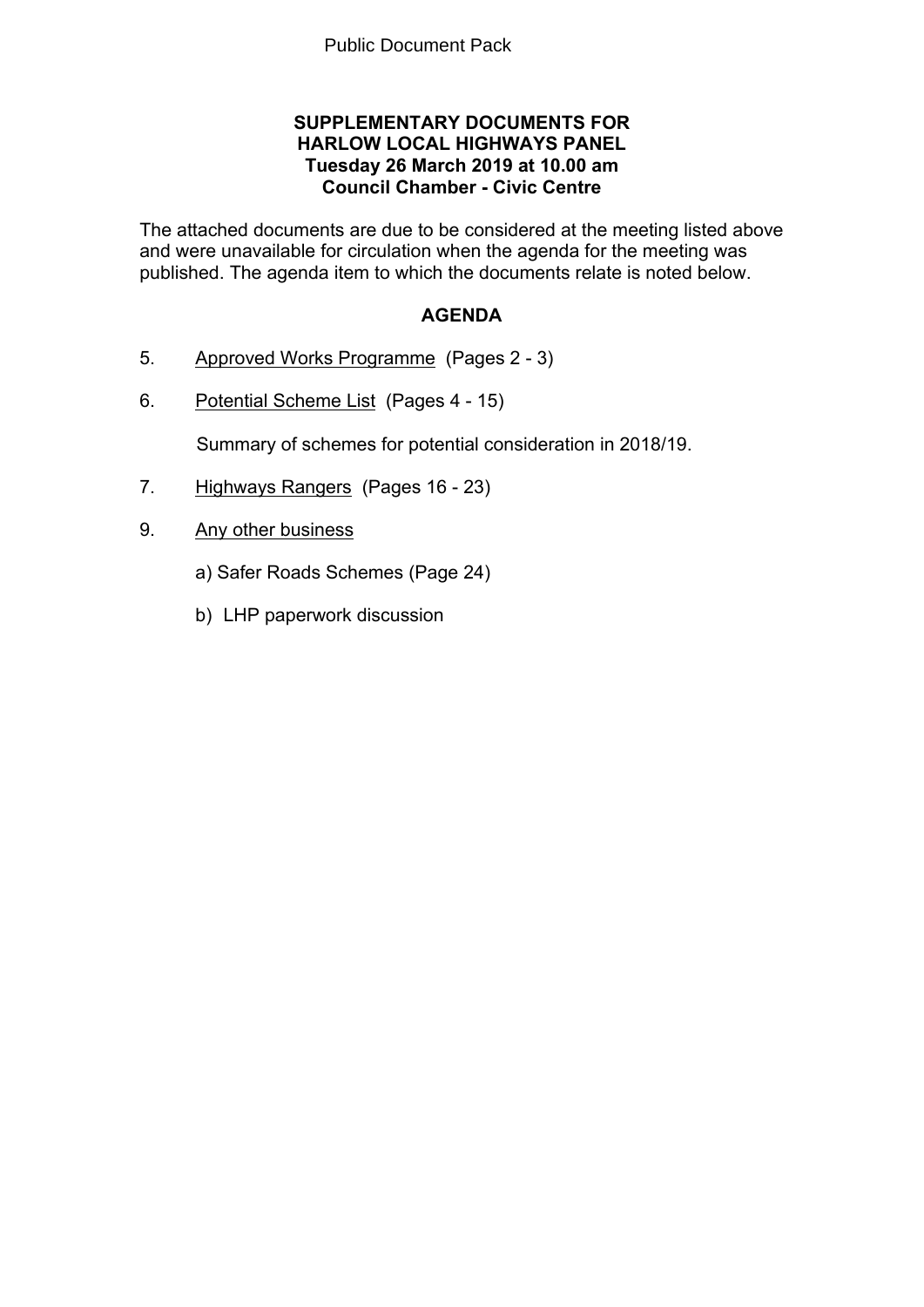Agenda Item 5





# **HARLOW DISTRICT COUNCIL WITH ESSEX COUNTY COUNCIL LOCAL HIGHWAY PANEL – 26th MARCH 2019 REPORT 1 – APPROVED SCHEMES UPDATE**

The following report provides an update on the current position of all of the schemes which the Harlow Members had recommended for inclusion in the 2018/19 programme.

Members are also reminded that the costs supplied are estimates only and there is the possibility that a final scheme cost could change significantly dependant on issues which may arise especially during detailed design and construction. The estimated scheme costs on the Rolling Programme/Potential Scheme List will periodically be reviewed and adjusted as necessary to reflect this.

Some amendments have been made to the programme in order to maximise resources. The Pottersfield congestion parking scheme which had initially been intended for delivery over two years will now be completed before the end of the 2018-19 financial year with the Fourth Avenue works now commencing in April.

| <b>Budget Summary 2018/19</b>              |          |  |  |  |  |
|--------------------------------------------|----------|--|--|--|--|
| <b>Capital Budget</b>                      | £243,500 |  |  |  |  |
| Schemes Commissioned for 2018-19           | £246,000 |  |  |  |  |
| Direct Delivery Schemes with Savings       | £4,000   |  |  |  |  |
| <b>Total Value of Commissioned Schemes</b> | £250,000 |  |  |  |  |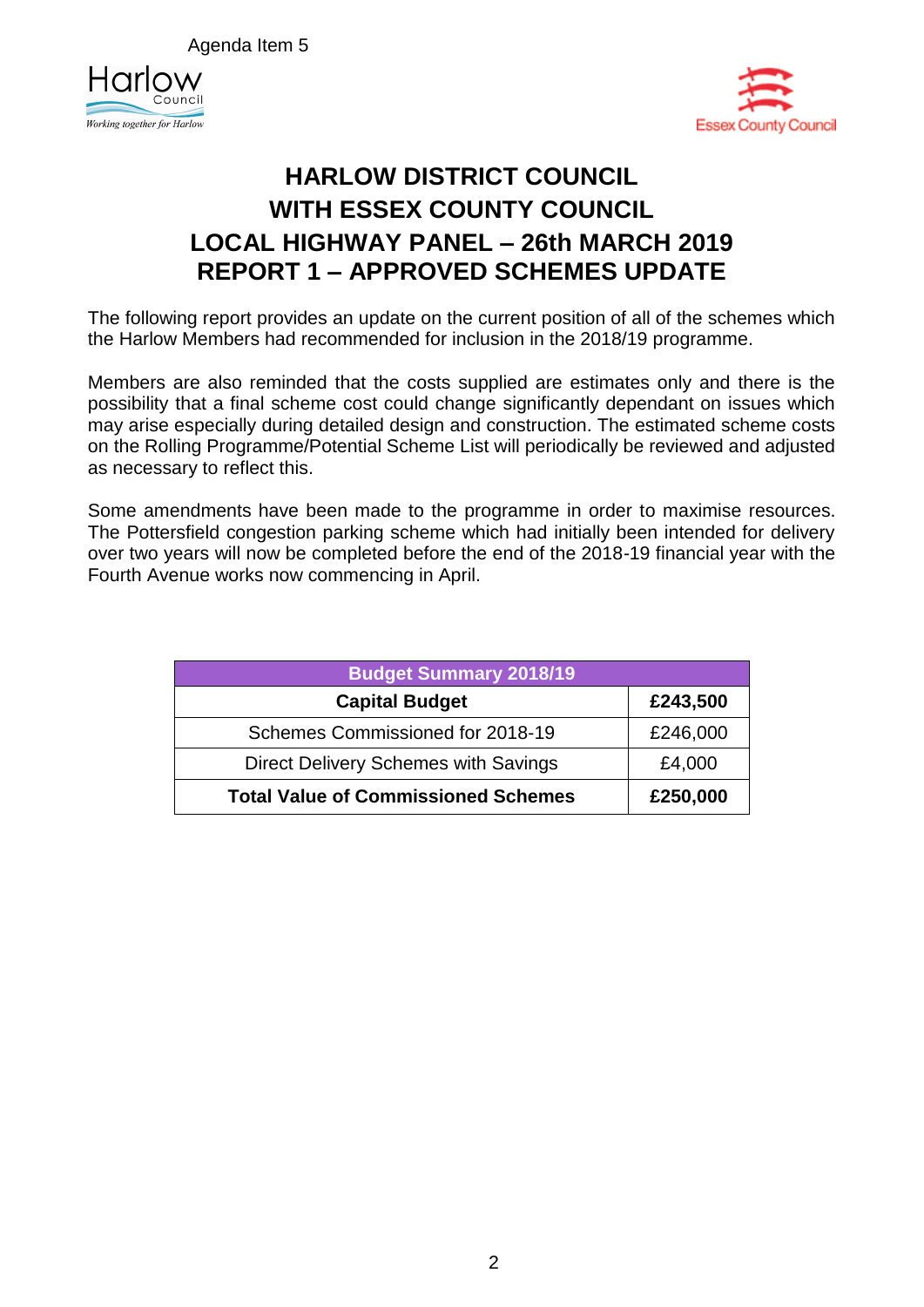### **HARLOW DISTRICT COUNCIL WITH ESSEX COUNTY COUNCIL LOCAL HIGHWAYS PANEL - 25TH MARCH 2019 REPORT 1: APPROVED SCHEMES**

**Key: Completed schemes Cancelled schemes REF Scheme Name Scheme Stage Finish Cost Code Scheme Category Category Morks Description Category Category Category Category Category Category Category Category Category Category Category Category Category Category Category Category Category Categ** 

#### **Budget Comments**

Casualty reduction scheme.

|  | Approved Schemes- 2018/19 Delivery - Safer Road Schemes |        |           |            |                    |                                                                                                |        |  |  |  |
|--|---------------------------------------------------------|--------|-----------|------------|--------------------|------------------------------------------------------------------------------------------------|--------|--|--|--|
|  | <b>First Avenue jw Orchard Croft</b>                    | Design | Quarter 3 | LHAR181001 | <b>Safer Roads</b> | Design to look at:<br>- Bus lane length reduction<br>- New traffic island<br>- Right turn lane | £7,500 |  |  |  |

|                | Approved Schemes - Prioritised for 2018/19                                        |                     |                  |                                                   |                              |                                                                                                                                  |         |  |  |  |
|----------------|-----------------------------------------------------------------------------------|---------------------|------------------|---------------------------------------------------|------------------------------|----------------------------------------------------------------------------------------------------------------------------------|---------|--|--|--|
| $\overline{2}$ | Tawneys Road on the approach to William Martin<br>School - Advisory 20mph         | <b>Total scheme</b> | <b>COMPLETED</b> | LHAR172003                                        | <b>Traffic</b><br>Management | Advisory 20mph limit on the approach to the<br>school following on from feasibility study<br>undertaken in 2016-17               | £12,000 |  |  |  |
| 3              | Parsloe Road junction with Phelips Road and<br>Markwell Wood - Traffic management | Implementation      | <b>COMPLETED</b> | LHAR162001                                        | Traffic<br>Management        | Implementation of scheme to provide<br>deflection for roundabout following on from<br>feasibility study undertaken in 2015-16    | £82,500 |  |  |  |
| 4              | Hamstel Road - Parallell / Tiger crossing                                         | Implementation      | 2019-20          | LHAR173002                                        | Walking                      | Implementation of tiger crossing in the vicinity<br>of the hospital                                                              | £62,500 |  |  |  |
| 5              | Fourth Avenue junction with North Gate -<br>Roundabout works                      | Total scheme        | Apr-19           | LHAR162009                                        | Traffic<br>Management        | Implementation of works as identified in the<br>feasibility study undertaken in 2017-18 to<br>look at redesigning the roundabout | £66,500 |  |  |  |
| 6              | Pottersfield - Congestion parking                                                 | Implementation      | Quarter 4        | LHAR172004                                        | Traffic<br>Management        | Installation of the Pottersfield parking works<br>as designed in 2017-18                                                         | £87,000 |  |  |  |
|                | Church End - Pram crossing                                                        | <b>Total scheme</b> | Quarter 4        | LHAR173003                                        | Walking                      | Design and installation of pram crossing                                                                                         | £2,000  |  |  |  |
| 8              | <b>Woodcroft - Pram crossing</b>                                                  | <b>Total scheme</b> | <b>Quarter 4</b> | LHAR173006                                        | Walking                      | Design and installation of pram crossing                                                                                         | £2,000  |  |  |  |
|                |                                                                                   |                     |                  |                                                   |                              |                                                                                                                                  |         |  |  |  |
|                |                                                                                   |                     |                  | <b>Approved Schemes - Prioritised for 2019/20</b> |                              |                                                                                                                                  |         |  |  |  |
| 9              | Tawneys Road close to the shops - Zebra<br>crossing                               | Feasibility         | 2019/20          | LHAR173005                                        | Walking                      | Design and TRO for new zebra crossing                                                                                            | £8,500  |  |  |  |

 $\omega$ 



| £12,000 |                                                                                                                                                                                                                                                        |
|---------|--------------------------------------------------------------------------------------------------------------------------------------------------------------------------------------------------------------------------------------------------------|
| £82,500 |                                                                                                                                                                                                                                                        |
| £62,500 | Members agreed to defer the installation of the<br>crossing to early into the 2019-20 financial year. The<br>final costs are awaited as will now incorporate UKPN<br>costs and elements which differed from the original<br>zebra crossing commission. |
| £66,500 | The installation date has been provisionally booked in<br>for the 23rd April.                                                                                                                                                                          |
| £87,000 | The installation works commenced on 11th March and<br>will be completed before the end of the financial year<br>instead of being split over two years.                                                                                                 |
| £2,000  |                                                                                                                                                                                                                                                        |
| £2,000  |                                                                                                                                                                                                                                                        |
|         |                                                                                                                                                                                                                                                        |
|         |                                                                                                                                                                                                                                                        |
|         | .                                                                                                                                                                                                                                                      |

Members provisionally agreed the funding at the January Panel meeting subject to Cabinet Member approval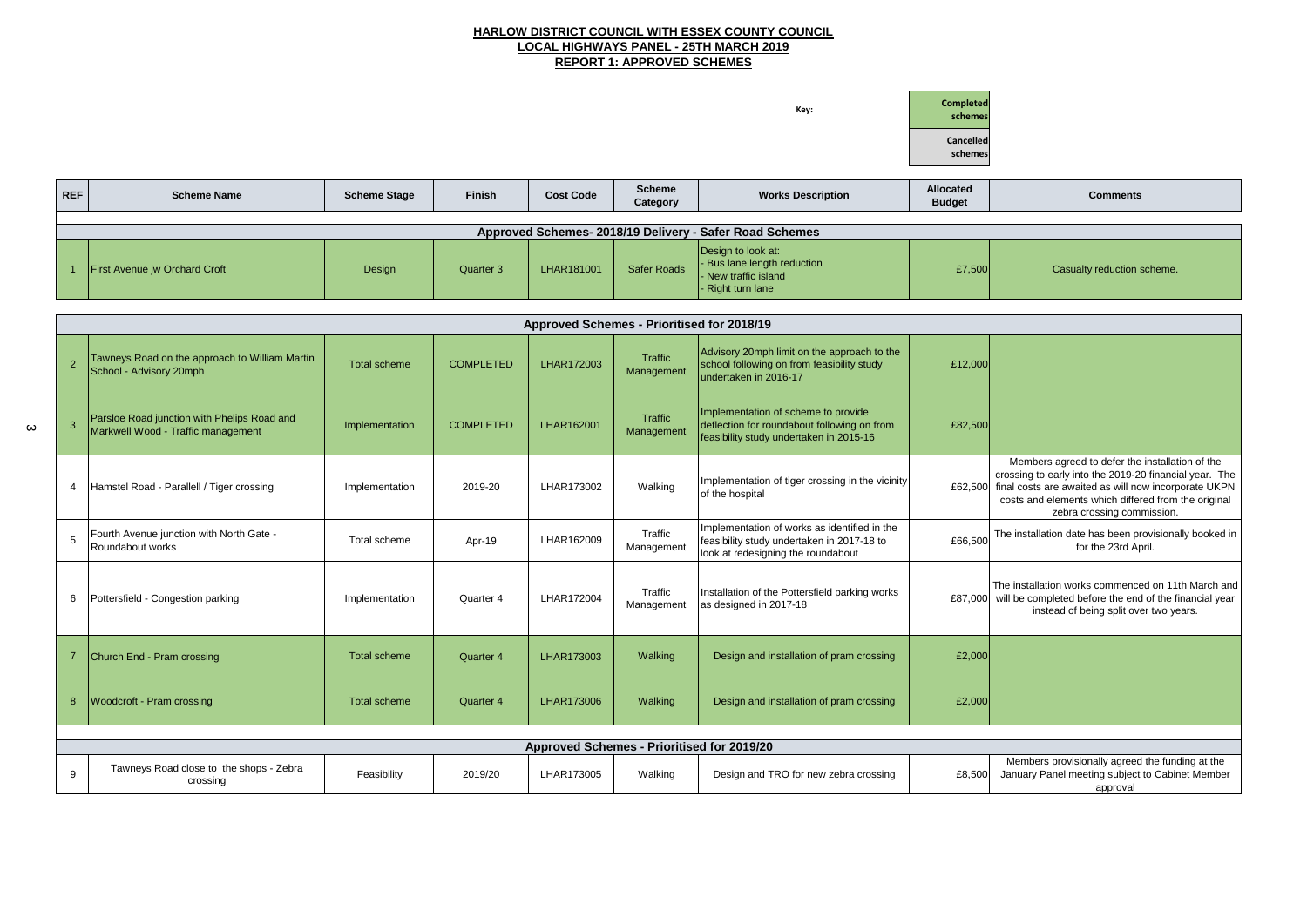Agenda Item 6





# **HARLOW DISTRICT COUNCIL WITH ESSEX COUNTY COUNCIL LOCAL HIGHWAY PANEL – 26th MARCH 2019 REPORT 2 – POTENTIAL CAPITAL SCHEMES**

It has been confirmed that the 2019/20 Capital budget for the Harlow LHP will be the same as that in 2018/19 (£243,500).

There is one Casualty Reduction scheme on First Avenue at the junction with Orchard Croft (see appendix 1) which will need to be funded from the 2019/20 Capital Budget. The scope of which has changed from installation to a detailed design of further options.

The budget summary is as below:

| <b>Budget summary 2019-20</b>                     |                 |  |  |  |  |  |  |
|---------------------------------------------------|-----------------|--|--|--|--|--|--|
| <b>Capital Budget</b>                             | £243,500        |  |  |  |  |  |  |
| Match funding                                     | N/A             |  |  |  |  |  |  |
| Re-profiled schemes from 18/19 to 19/20           | £0              |  |  |  |  |  |  |
| <b>Safer Roads Schemes</b>                        | £11,000         |  |  |  |  |  |  |
| <b>Feasibility Studies &amp; Detailed Designs</b> | £58,500         |  |  |  |  |  |  |
| Value of schemes provisionally agreed             | <i>*£75,000</i> |  |  |  |  |  |  |
| <b>Budget left to allocate</b>                    | TBC             |  |  |  |  |  |  |

\**Hamstel Road crossing has been agreed however the final costs are to be confirmed since the scheme changed from a zebra crossing to a parallel crossing.*

As with previous years a mix of feasibility studies and physical works are recommended to help form a deliverable programme. It is also recommended to hold a sum back for the June meeting so that further direct delivery schemes can be brought into the programme.

Costs supplied are estimates only and there is the possibility that a final scheme cost can change significantly dependant on issues which may arise during detailed design and construction.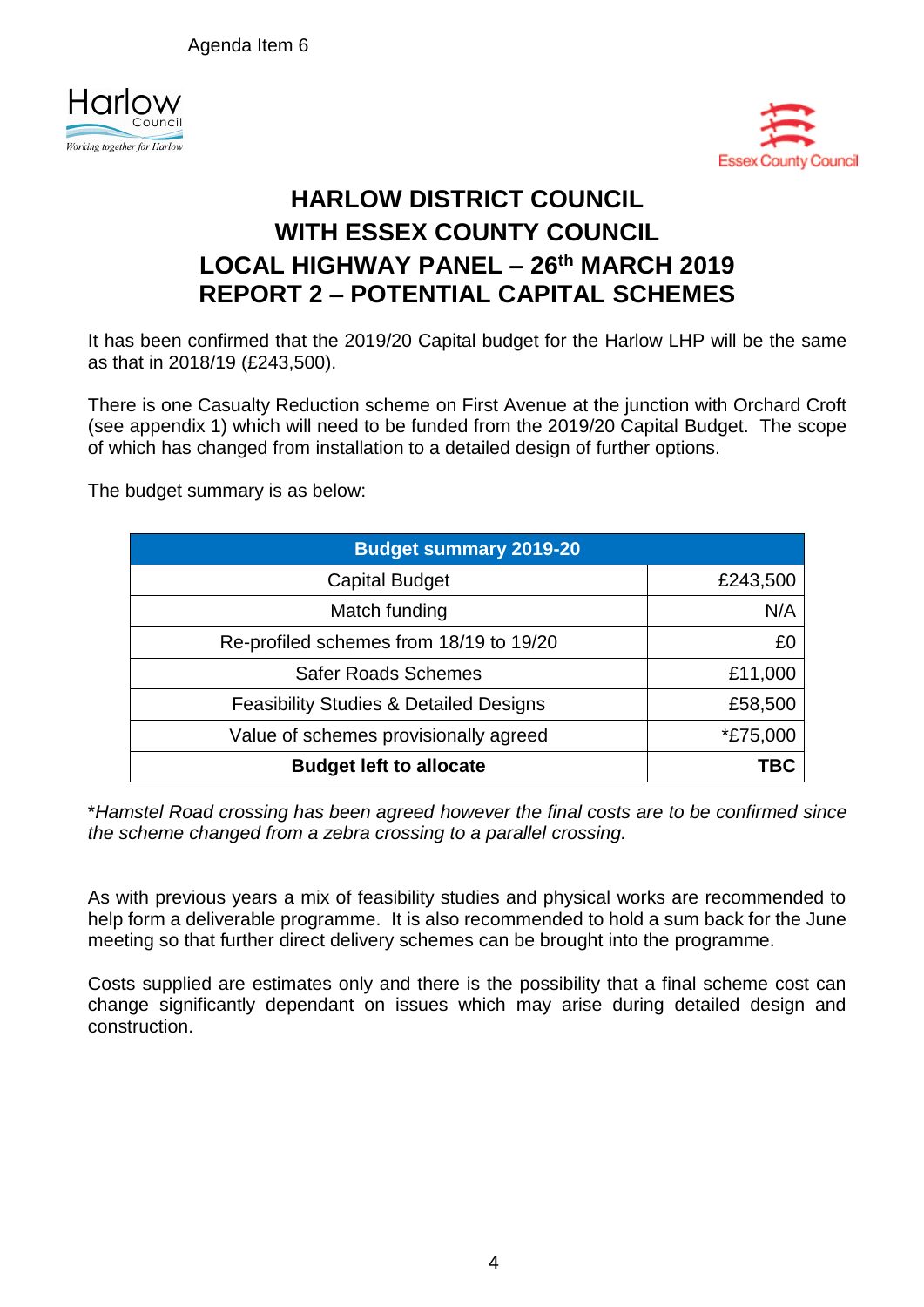The value of the schemes currently on the potential list stands at £437,200 with further value set to be added upon the completion of outstanding feasibility studies and validations.

| <b>Scheme Type</b>        | <b>Total Estimated</b><br><b>Costs</b> |
|---------------------------|----------------------------------------|
| <b>Traffic Management</b> | £50,000                                |
| Walking                   | £153,000                               |
| Passenger Transport       | £127,500                               |
| Cycling                   | £98,200                                |
| <b>Total</b>              | £439,700                               |

The breakdown of scheme types available for consideration in 2019-20 is as below:

The following list identifies all of the scheme requests which have fed into the Harlow LHP. The RAG column acknowledges what the status of the request is as below:

| G                       | The scheme has been validated as being feasible and is available for<br>consideration                                                    |
|-------------------------|------------------------------------------------------------------------------------------------------------------------------------------|
| $\overline{\mathsf{A}}$ | The scheme has previously been approved for a feasibility study and the<br>results are awaited before the scheme can be fully considered |
| R.                      | A scheme request has been received but is against ECC policy or there is<br>no appropriate engineering solution                          |
| $\mathsf{V}$            | A scheme request has been received and is in the initial validation<br>process                                                           |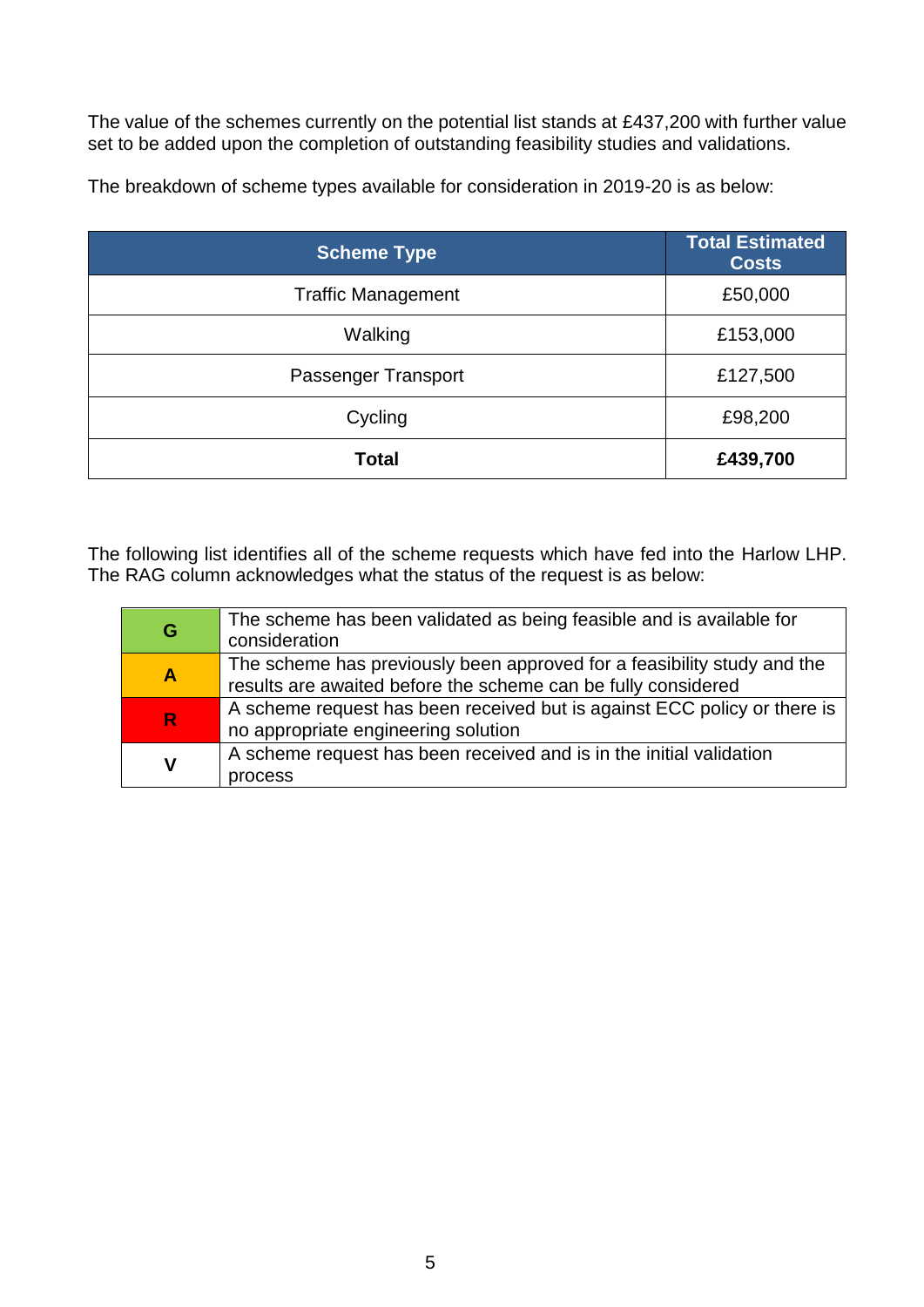### **Traffic Management**

**Total Value of** 

**schemes £50,000**

| <b>Ref</b>     | Location                                                                                           | <b>Description</b>                                                                                          | <b>Problem</b>                                                                                                                                                                                                                 | <b>Scheme stage</b> | <b>Cost Code</b> | <b>Estimated</b><br>cost | <b>Comments</b>                                                                                                                                                                                                                  | <b>RAG</b>  |
|----------------|----------------------------------------------------------------------------------------------------|-------------------------------------------------------------------------------------------------------------|--------------------------------------------------------------------------------------------------------------------------------------------------------------------------------------------------------------------------------|---------------------|------------------|--------------------------|----------------------------------------------------------------------------------------------------------------------------------------------------------------------------------------------------------------------------------|-------------|
| $\overline{1}$ | Junction in between<br>171 and 100<br>Abbotsweld - Road<br>markings                                | Request to look into give<br>way road markings at the<br>junction                                           | People are not giving way at the<br>junction and are treating it like a bend                                                                                                                                                   | Feasibility         | LHAR162008       | £3,000                   |                                                                                                                                                                                                                                  | G           |
| 2              | Maddox Road -<br>Traffic calming<br>amendments                                                     | Request to look into the<br>existing traffic calming<br>measures                                            | The rubber cushions are deteriorating<br>and people are not slowing down for<br>them                                                                                                                                           | Feasibility         | LHAR162015       | £5,500                   | Speed surveys to be undertaken in September.                                                                                                                                                                                     | G           |
| 3              | Maddox Road -<br>Layby improvements                                                                | Request for layby<br>improvements to<br>accommodate echelon<br>parking                                      | Vehicles are parking along Maddox<br>Road and causing congestion                                                                                                                                                               | Feasibility         | LHAR162016       | £5,500                   | The validation has recommended proceeding to a<br>feasibility study to identify possible improvements.                                                                                                                           | G           |
| $\overline{4}$ | Kingsland outside<br>149 and 91, Harlow<br>Parking                                                 | Congestion parking                                                                                          | There is no off street parking which is<br>causing congestion                                                                                                                                                                  | Feasibility         | LHAR162018       | £6,500                   | The validation has identified verge areas within<br>Kingsland which could be converted to improve<br>parking. The land however is not highways so land<br>acquisition would be required in addition to the<br>feasibility study. | G           |
| 5              | <b>Opposite Bushey</b><br>Croft, Harlow -<br>Parking                                               | Congestion parking                                                                                          | There is no off street parking which is<br>causing congestion                                                                                                                                                                  | Feasibility         | LHAR162020       | £5,500                   | The validation has recommended proceeding to a<br>feasibility study.                                                                                                                                                             | G           |
| 6              | <b>Water Gardens</b><br>junction with Third<br>Avenue - Feasibility<br>study                       | Feasibility to look at<br>improving the exit from the<br>Water Gardens for traffic<br>wanting to turn right | Vehicles wanting to turn right need to<br>turn left and go to the Leisure Zone<br>roundabout to come back on<br>themselves but are finding the route<br>blocked by traffic queuing in the right<br>lane to go up Second Avenue | Feasibility         | LHAR172007       | £6,500                   | The validation has been completed and has<br>recommended proceeding to a feasibility study to<br>look at options.                                                                                                                | G           |
| $\overline{7}$ | Tracy's Road outside<br><b>Holy Cross Primary</b><br>School - Safety<br>measures outside<br>school | Request to look at installing<br>bollards on the footway to<br>mirror what is on the<br>opposite side       | Traffic making drop off and pick ups at<br>Holy Cross and Passmores School<br>are causing a danger to pedestrians<br>by mounting the footway. Holy Cross<br>have reported several near misses<br>involving their pupils        | Feasibility         | LHAR172009       |                          | The validation has been completed and has<br>identified the need to take up the parking issues<br>with NEPP in the first instance.                                                                                               | $\mathbb R$ |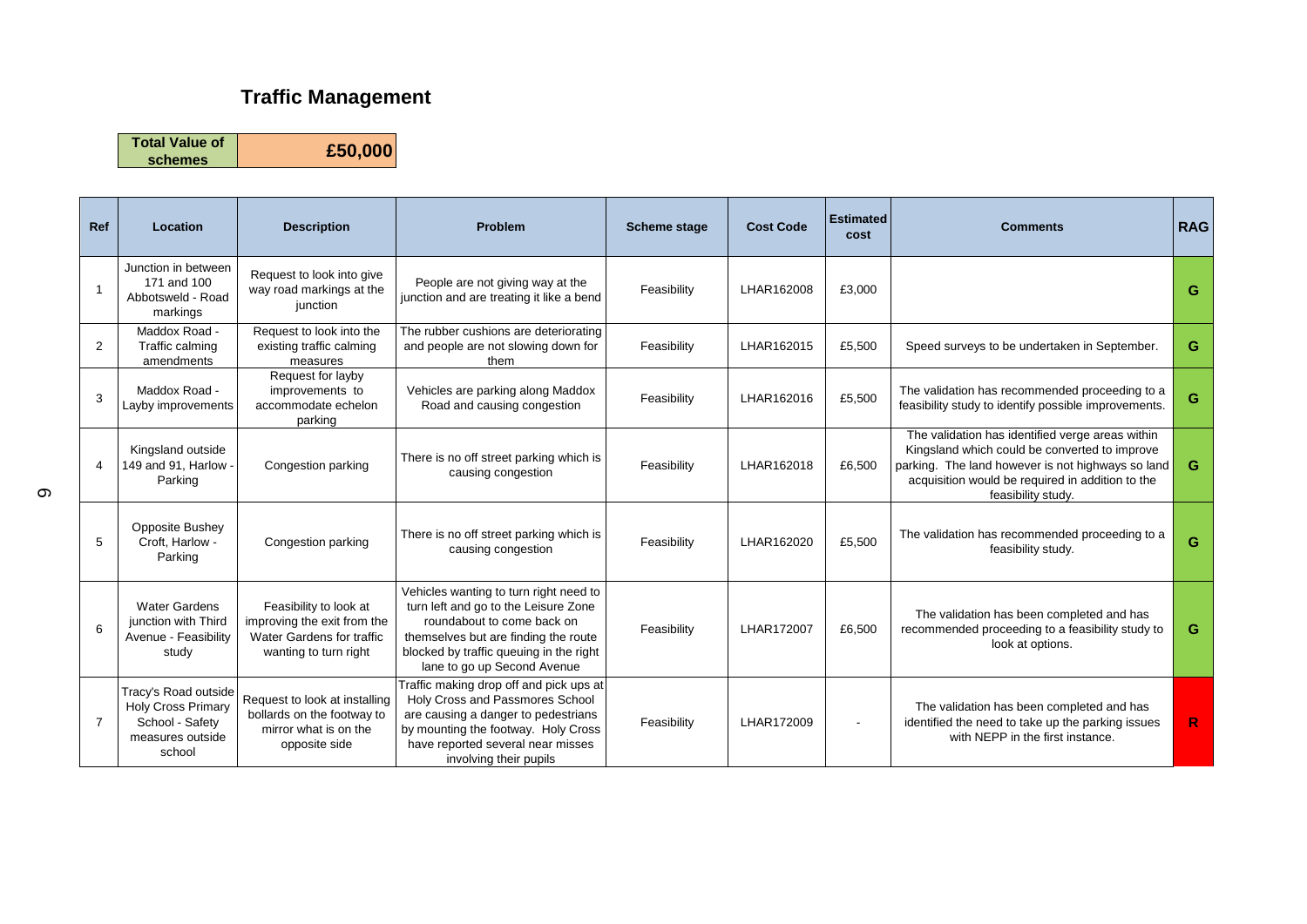## **Traffic Management**

**Total Value of schemes £50,000**

| Ref | Location                                                           | <b>Description</b>                                                                                                                                     | <b>Problem</b>                                                                                                                                                                          | <b>Scheme stage</b> | <b>Cost Code</b> | <b>Estimated</b><br>cost | <b>Comments</b>                                                                                                                                                                                                                                                                                                                                                              | <b>RAG</b>              |
|-----|--------------------------------------------------------------------|--------------------------------------------------------------------------------------------------------------------------------------------------------|-----------------------------------------------------------------------------------------------------------------------------------------------------------------------------------------|---------------------|------------------|--------------------------|------------------------------------------------------------------------------------------------------------------------------------------------------------------------------------------------------------------------------------------------------------------------------------------------------------------------------------------------------------------------------|-------------------------|
| 8   | Paringdon Road and<br>Ployters Road -<br>Traffic calming<br>review | Request to review existing<br>traffic calming for possible<br>amendments                                                                               | The existing features were installed a<br>number of years ago but it is felt that<br>they are no longer appropriate for the<br>roads and need their effectiveness to<br>be re-evaluated | Feasibility         | LHAR172012       | <b>TBC</b>               | Surveys have been ordered to assess the current<br>speeds.                                                                                                                                                                                                                                                                                                                   | $\mathbf{V}$            |
| 9   | Velizy Avenue bus<br>lane                                          | Request to look at private<br>hire vehicles using the bus<br>lane                                                                                      | Alternative route adding to much time<br>to taxi journeys                                                                                                                               | Feasibility         | LHAR172010       | <b>TBC</b>               | The validation has identified that subject to<br>consultation it would be viable to allow taxis to use<br>the bus lane. There are however plans for the bus<br>services in Harlow to be increased which would<br>have a significant impact on the usage of this<br>junction. It is therefore recommended waiting until<br>the situation with the buses has been established. | $\overline{\mathsf{A}}$ |
| 10  | Church Langley<br>junction with A414 -<br>Bus lane removal         | Request to look at possibly<br>removing the bus lanes to<br>help improve access into<br>Church Langley                                                 | Congestion problems caused by<br>queuing traffic preventing vehicles<br>from getting in and out of Church<br>Langley                                                                    | Feasibility         | LHAR172011       | <b>TBC</b>               | The validation has identified that from an<br>engineering perspective it would be viable to<br>remove the southbound bus lane. Modelling work<br>will need to be undertaken and costs are being<br>sourced to establish if a scheme will be financially<br>viable for the LHP.                                                                                               | $\mathbf v$             |
| 11  | Waterhouse Moor -<br>Parking<br>improvements                       | Request to consider<br>amending off road land for<br>parking spaces in the vicinity<br>of Waterhouse Towers                                            | The way that vehicles are parking is<br>causing problems                                                                                                                                | Feasibility         | LHAR172013       | £5,500                   | The validation has identified that it would be<br>feasible to look at converting the grassed area to<br>enable vehicles to be moved from the dangerous<br>bend.                                                                                                                                                                                                              | G                       |
| 12  | Willowfield - Layby<br>improvement                                 | Feasibility study to look at<br>either widening the existing<br>layby to better facilitate<br>echelon parking or look to<br>introduce a one way system | The current parking arrangement<br>does not allow for two way traffic                                                                                                                   | Feasibility         | LHAR162010       | £6,500                   |                                                                                                                                                                                                                                                                                                                                                                              | G                       |
| 13  | Potter Street -<br>Review of existing<br>20mph zone                | Request to look into the<br>existing 20mph zone and<br>improving existing traffic<br>calming measures                                                  | Existing traffic calming features are<br>not reducing speeds                                                                                                                            | Feasibility         | LHAR162014       | £5,500                   |                                                                                                                                                                                                                                                                                                                                                                              | G                       |
| 14  | Longwood School,<br>Paringdon Road -<br>Safety measures            | Request to look at barriers<br>and restrictions outside the<br>school                                                                                  | Dangerous and inconsiderate parking<br>during school pick up and drop off<br>times                                                                                                      | Total scheme        | LHAR182001       | <b>TBC</b>               | In validation.                                                                                                                                                                                                                                                                                                                                                               | V                       |

 $\overline{\phantom{0}}$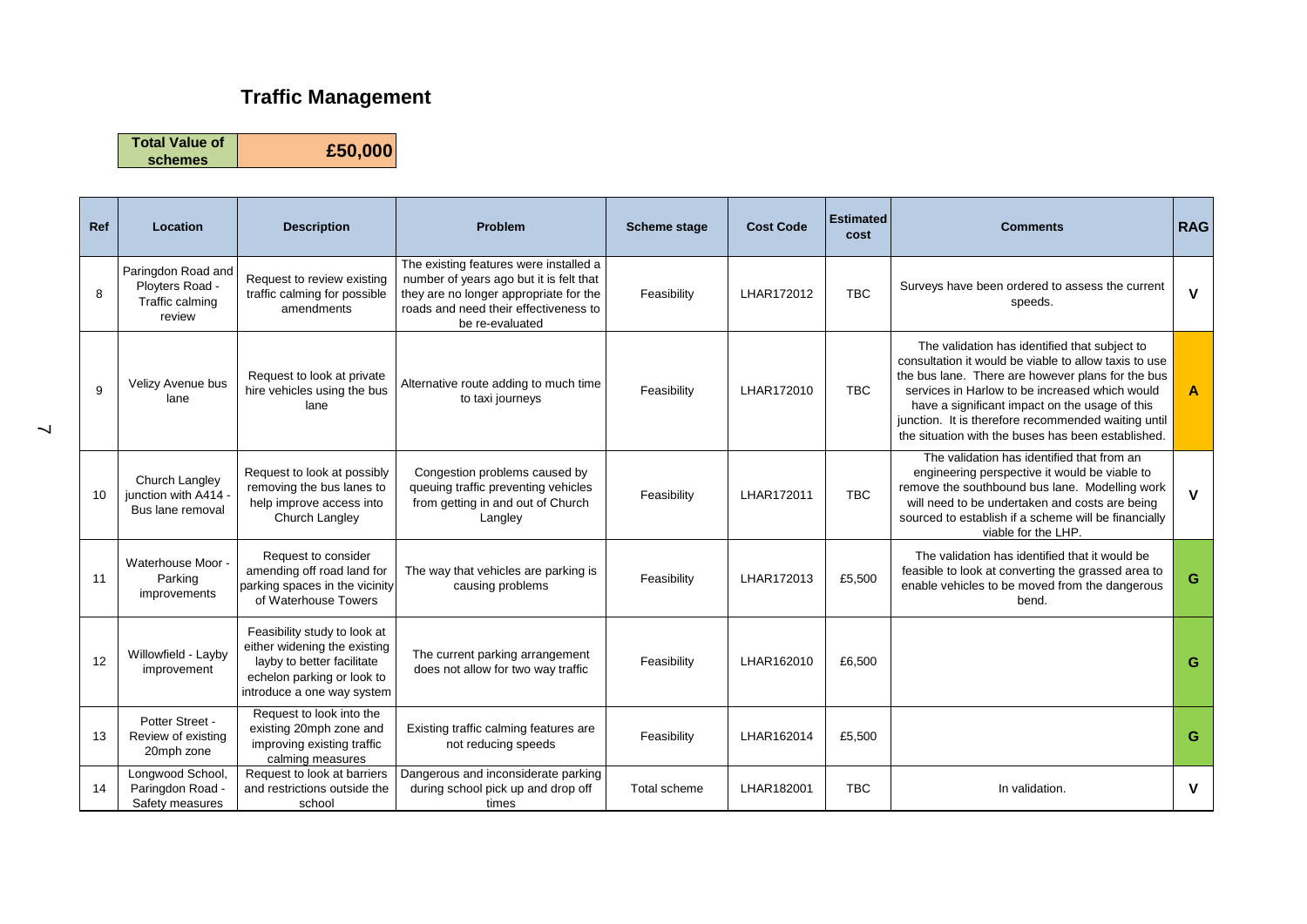## **Traffic Management**

**Total Value of** 

**schemes £50,000**

| <b>Ref</b> | Location                                                                    | <b>Description</b>                                                                                                                                                       | <b>Problem</b>                                                                                                                        | Scheme stage | <b>Cost Code</b> | <b>Estimated</b><br>cost | <b>Comments</b> | <b>RAG</b>  |
|------------|-----------------------------------------------------------------------------|--------------------------------------------------------------------------------------------------------------------------------------------------------------------------|---------------------------------------------------------------------------------------------------------------------------------------|--------------|------------------|--------------------------|-----------------|-------------|
| 15         | London Road jct with<br>Church Langley Way<br>review                        | Request to review the<br>arrangement at the junction                                                                                                                     | Minor shunts where vehicles don't<br>acknowledge the junction                                                                         | Feasibility  | LHAR182004       | <b>TBC</b>               | In validation.  | $\mathbf v$ |
| 16         | <b>Fawbert and Barnard</b><br>school - Safetv<br>measures outside<br>school | Request to look at installing<br>pedestrian guardrail outside<br>the school                                                                                              | Vehicles are parking on the footway<br>and making it dangerous for<br>pedestrians who are forced into the<br>road                     | Total scheme | LHAR182002       | <b>TBC</b>               | In validation.  | $\mathbf v$ |
| 17         | <b>Churchgate Street</b>                                                    | Request for a 20mph speed<br>limit and HGV ban                                                                                                                           | Residents are concerned about the<br>speed of traffic and the type of usage<br>through the old streets.                               | Feasibility  | LHAR182003       | <b>TBC</b>               | In validation.  | $\mathbf v$ |
| 18         | Hare Street Springs<br><b>Traffic management</b>                            | Request to look at improving<br>the existing traffic calming<br>arrangement                                                                                              | The existing feature is now dated and<br>needs maintenance or updating                                                                | Surveys      | LHAR182005       | <b>TBC</b>               | In validation.  | V           |
| 19         | Signage for Newhall<br>Academy                                              | Request to install school<br>warning signage in the<br>vicinity of the new school                                                                                        | Currently there is no signage to<br>indicate the new facility                                                                         | Total scheme | LHAR182007       | <b>TBC</b>               | In validation.  | V           |
| 20         | Momples Road<br>junction with First<br>Avenue<br>improvements               | Request to look at<br>improvements to the<br>junction where vehicles<br>turning right out of Momples<br>Road are coming into<br>conflict with traffic on First<br>Avenue | Several collisions have occurred<br>where vehicles existing Momples<br>come into conflict with fast moving<br>traffic on First Avenue | Feasibility  | LHAR182006       | <b>TBC</b>               | In validation.  | v           |
| 21         | Waterhouse Moor -<br>advisory 20 signage                                    | Request to look at advisory<br>signage for 20mph                                                                                                                         | Concerns over the way in which<br>vehicles drive through the<br>Waterhouse Moor estate                                                | Feasibility  | LHAR182008       | <b>TBC</b>               | In validation.  | $\mathbf v$ |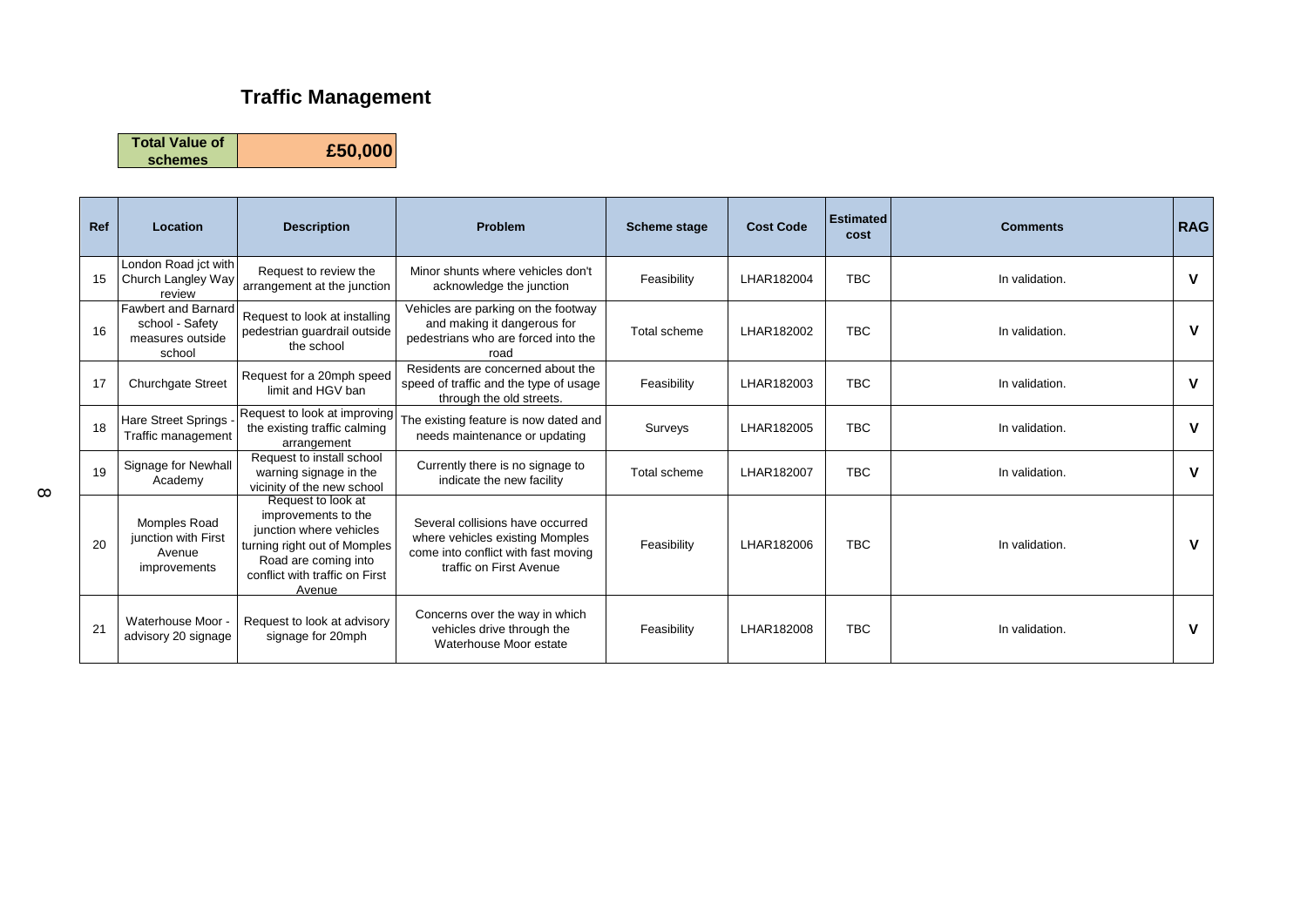## **Cycling**

**Total Value of schemes £98,200**

| Ref            | Location                    | <b>Description</b>                                                                                                                    | <b>Problem</b>                                                                                                                  | <b>Scheme stage</b> | <b>Cost Code</b> | <b>Estimated Cost</b> | <b>Comments</b>                                                                                                                                                                                                                                                    | <b>RAG</b> |
|----------------|-----------------------------|---------------------------------------------------------------------------------------------------------------------------------------|---------------------------------------------------------------------------------------------------------------------------------|---------------------|------------------|-----------------------|--------------------------------------------------------------------------------------------------------------------------------------------------------------------------------------------------------------------------------------------------------------------|------------|
|                | Passmore Area               | Implementation of cycle<br>improvements in the Passmore<br>Area as identified in the feasibility<br>study being progressed in 2017-18 | Cycle routes not connecting and<br>general improvements require<br>investigating                                                | Total scheme        | LHAR164001       | £96,500               | The feasibility study has<br>identified a package of<br>measures throughout<br>Passmores including signage<br>improvements, lining, a TRO<br>and bollards. The<br>implementation could be split<br>down into smaller segments to<br>minimise the financial impact. | G          |
| $\overline{2}$ | Old Harlow - cycle<br>racks | Implementation of cycle facilities<br>as designed in 2017-18                                                                          |                                                                                                                                 | Total scheme        | LHAR004001       | £1,700                |                                                                                                                                                                                                                                                                    | G          |
| 3              | Cooks Spinney<br>cylepath   | Request to look at ways of<br>improving the condition and usage<br>of the cyclepath leading to Cooks<br>Spinney Primary school        | The condition of the path is pushing<br>pedestrians onto the cyclepath<br>where they are coming in to conflict<br>with cyclists | Feasibility         | LHAR184001       | TBC.                  | The ECC maintenance team<br>have advised that repairs to<br>the cycleway will feature on a<br>future programme. From an<br>LHP perspective there is<br>unlikely to be a valid scheme<br>which can be taken forward.                                                | R          |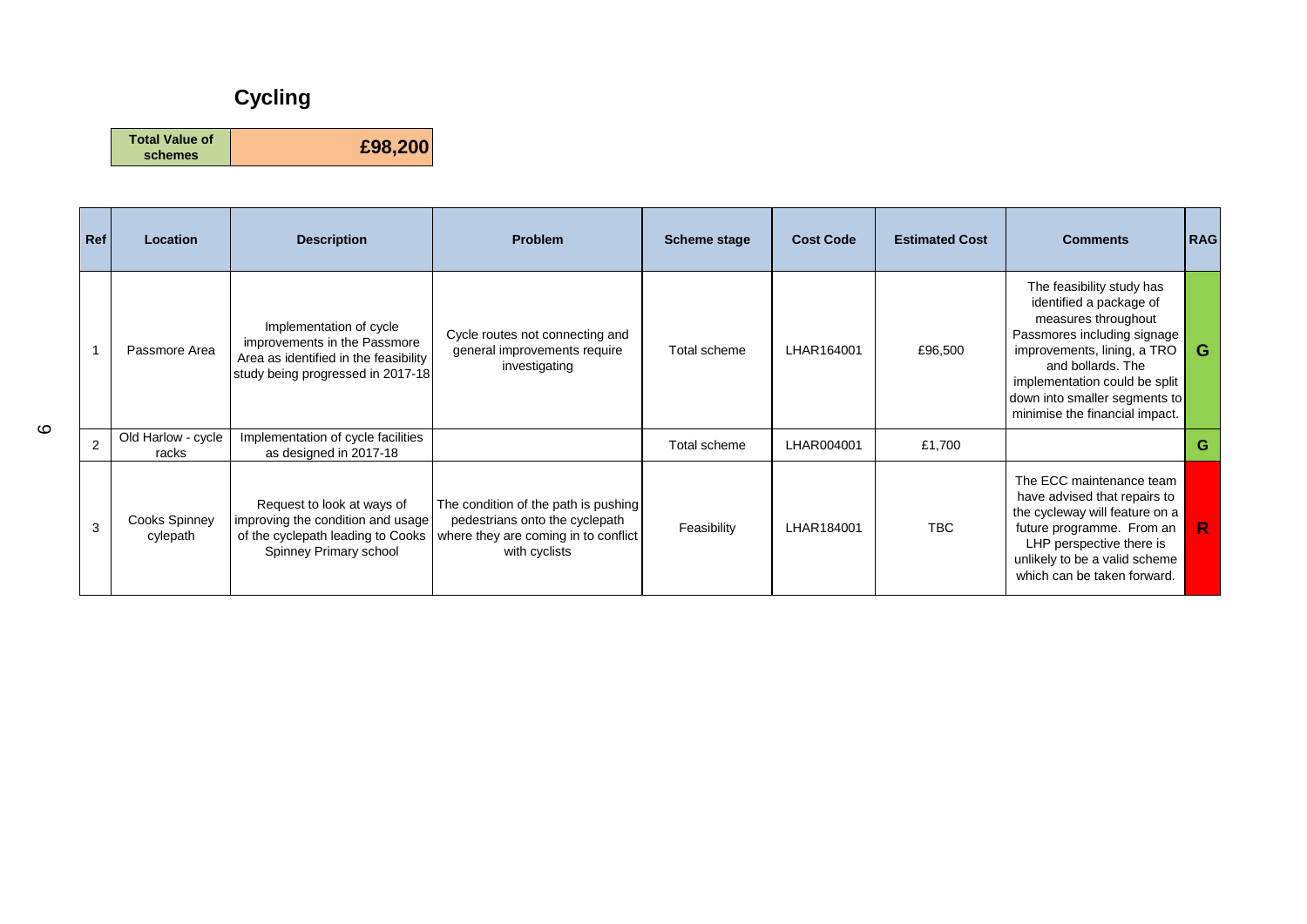**Total Value of schemes £153,000**

| <b>Ref</b>     | <b>Location</b>                                                   | <b>Description</b>                                                      | <b>Problem</b>                                             | <b>Scheme stage</b> | <b>Cost Code</b> | <b>Estimated cost</b> | <b>Comments</b> | <b>RAG</b> |
|----------------|-------------------------------------------------------------------|-------------------------------------------------------------------------|------------------------------------------------------------|---------------------|------------------|-----------------------|-----------------|------------|
|                | Shops going into<br>Hamstel - Pram<br>crossings                   | 1 pair of pram crossings                                                | Replace existing pram<br>crossings                         | Total scheme        | LHAR163005       | £5,500                |                 | G          |
| $\overline{2}$ | Rycroft junction<br>with Collins<br>Meadows - Pram<br>crossings   | 1 pair of pram crossings                                                | Pram crossings to help<br>people when crossing the<br>road | Total scheme        | LHAR163006       | £5,500                |                 | G          |
| 3              | Shawbridge<br>junction with<br>Southam Lodge -<br>Pram crossings  | 1 pair of pram crossings                                                | Pram crossings to help<br>people when crossing the<br>road | Total scheme        | LHAR163007       | £5,500                |                 | G          |
| 4              | Shawbridge<br>junction with Holly<br>Field - Pram<br>crossings    | 1 pram crossing to match<br>the one on the opposite side<br>of the road | Pram crossing to help<br>people when crossing the<br>road  | Total scheme        | LHAR163009       | £5,500                |                 | G          |
| 5              | Holly Field junction<br>with Holly Field -<br>Pram crossings      | 1 pair of pram crossings                                                | Pram crossings to help<br>people when crossing the<br>road | Total scheme        | LHAR163010       | £5,500                |                 | G          |
| 6              | Commonside<br>junction with Fern<br>Hill Lane - Pram<br>crossings | 1 pram crossing to match<br>the one on the opposite side<br>of the road | Pram crossing to help<br>people when crossing the<br>road  | Total scheme        | LHAR163011       | £4,000                |                 | G          |
| $\overline{7}$ | Rundells 78 - 79 -<br>Pram crossings                              | 1 pair of pram crossings                                                | Pram crossings to help<br>people when crossing the<br>road | Total scheme        | LHAR163012       | £5,500                |                 | G          |
| 8              | Hare Street junction<br>with Spring Close -<br>Pram crossings     | 1 pair of pram crossings                                                | Pram crossings to help<br>people when crossing the<br>road | Total scheme        | LHAR163013       | £5,500                |                 | G          |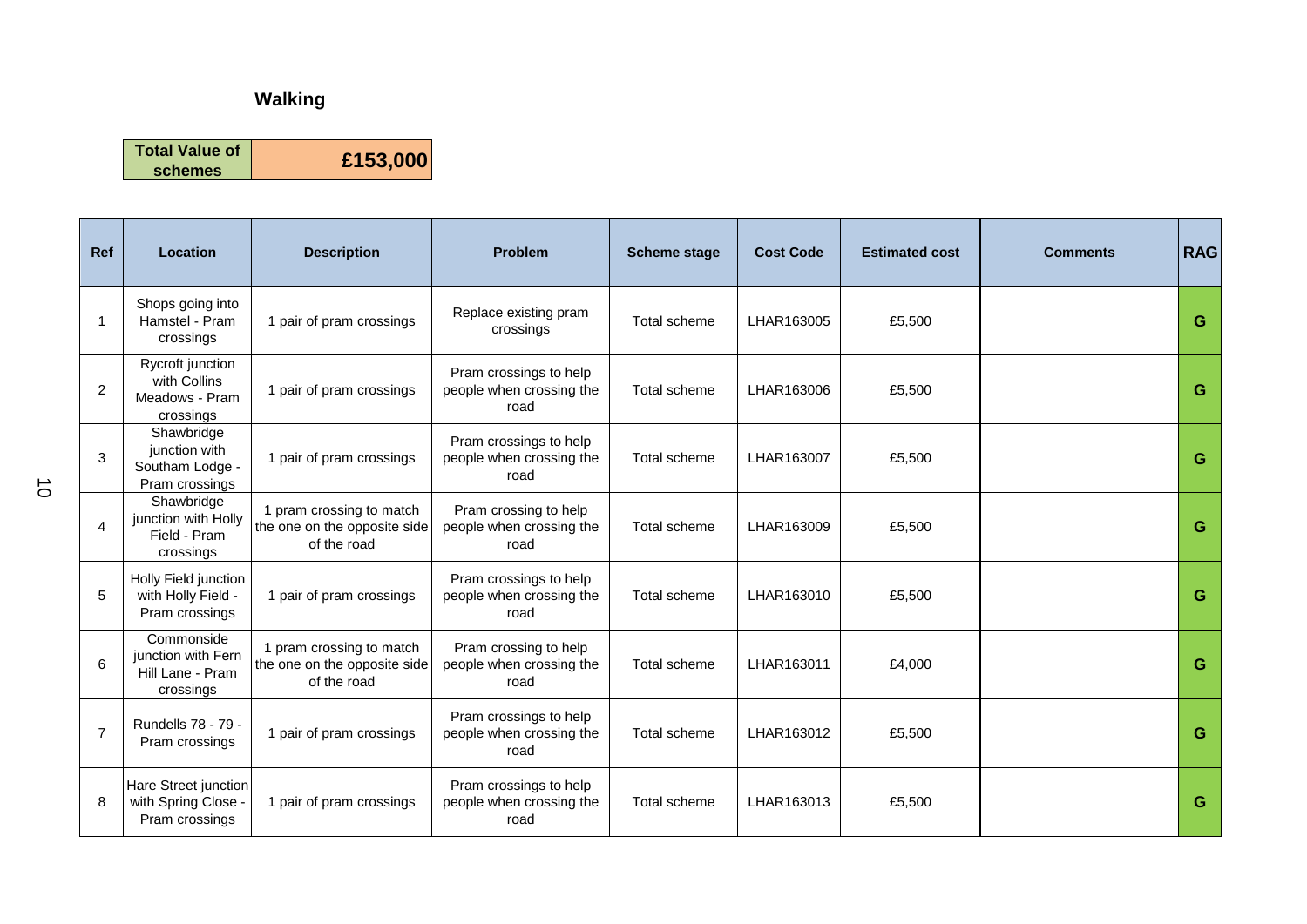**Total Value of schemes £153,000**

**Ref Location Description Problem Scheme stage Cost Code Estimated cost Comments RAG** 9 Helions Road Junction with Harberts Road - Pram crossings 1 pair of pram crossings Pram crossings to help people when crossing the road Total scheme LHAR163014 £5,500 **G** 10 Willowfield junction with Tendring Road - Pram crossings 2 x pairs of pram crossings Pram crossings to help people when crossing the road Total scheme LHAR163015 £9,500 **G** 11 Maunds Hatch junction with Maunds Hatch - Pram crossings 1 pair of pram crossings in the vicinity of the Co-Op Pram crossings to help people when crossing the road Total scheme LHAR163019 £5,500 **G** 12 Tendring Road junction with Partridge Road - Pram crossings 1 pair of pram crossings Pram crossings to help people when crossing the road Total scheme LHAR163021 £5,500 **G** 13 Tawneys Road junction with The Fairways - Pram crossings 1 pair of pram crossings Pram crossings to help people when crossing the road Total scheme LHAR163023 £6,500 **G** 14 Waterhouse Moor Pram crossings Request for 2 x pairs of pram crossings down Waterhouse Moor Pram crossings to help people when crossing the road Total scheme LHAR163026 £11,000 **G** 15 **Finchmoor** - Pram crossings Request for additional pram crossings down Finchmoor Pram crossings to help people when crossing the road Total scheme LHAR163028 TBC In validation. **V** Abercrombie Way Pram crossings to help

Total scheme LHAR163029 TBC In validation. **V**

people when crossing the road

16

junction with Woodcroft - Pram crossings

1 pair of pram crossings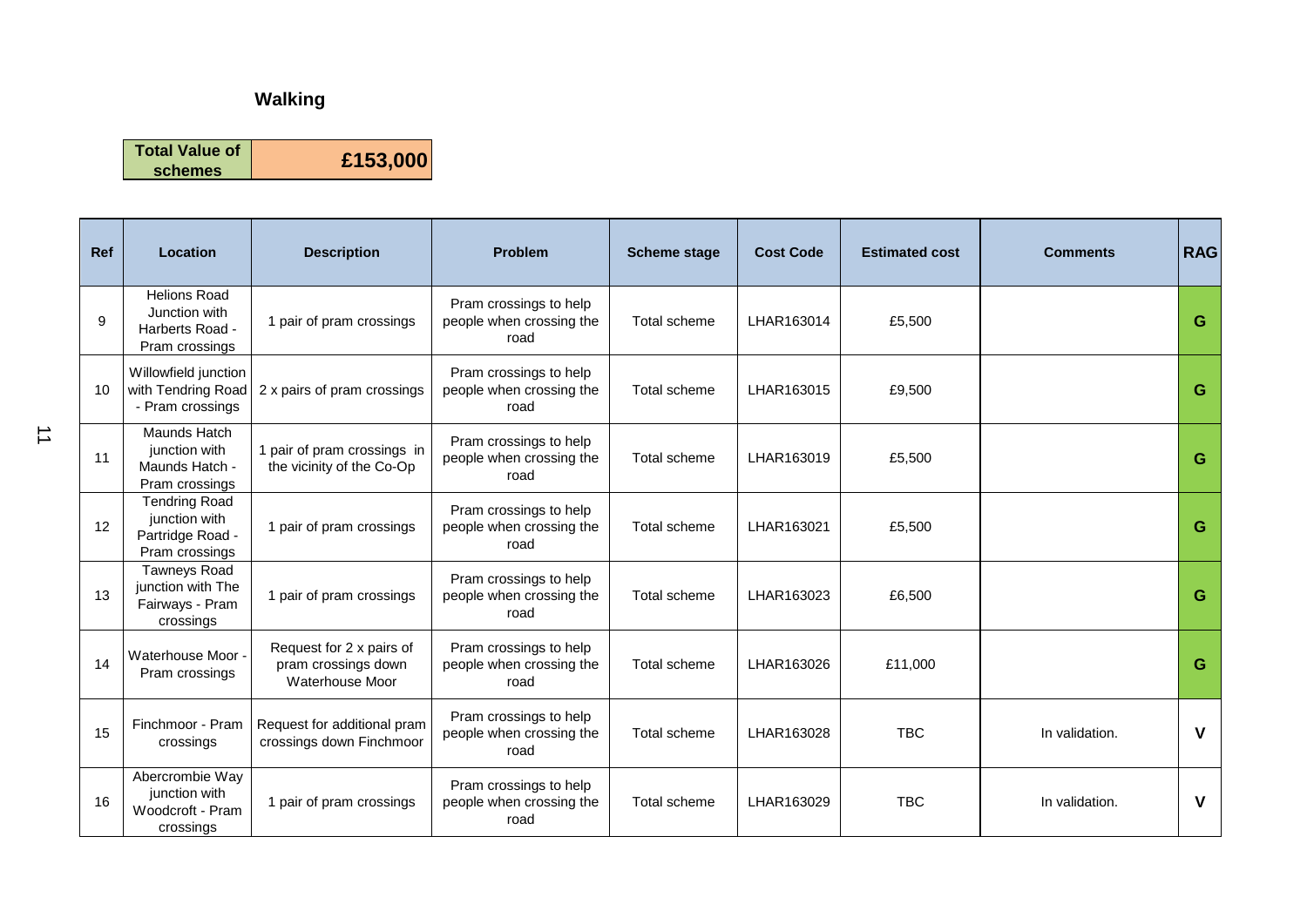**Total Value of schemes £153,000**

| <b>Ref</b>     | Location                                                                      | <b>Description</b>                                                  | <b>Problem</b>                                                                                                                           | <b>Scheme stage</b> | <b>Cost Code</b> | <b>Estimated cost</b> | <b>Comments</b>                                                                                                                                                                                            | <b>RAG</b>   |
|----------------|-------------------------------------------------------------------------------|---------------------------------------------------------------------|------------------------------------------------------------------------------------------------------------------------------------------|---------------------|------------------|-----------------------|------------------------------------------------------------------------------------------------------------------------------------------------------------------------------------------------------------|--------------|
| 17             | <b>Harberts Road</b><br>junction with Fourth<br>Avenue                        | Request to improve the<br>current pedestrian refuge                 | The current pedestrian<br>refuge is restricted for<br>pedestrians as there is a<br>high mast beacon in the<br>middle                     | Feasibility         | LHAR163030       | <b>TBC</b>            | In validation.                                                                                                                                                                                             | $\mathbf v$  |
| 18             | Muskham Road<br>outside the<br>Museum - Pram<br>crossing                      | single pram crossing to<br>take pedestrians across to<br>the Museum | There is a pram crossing on<br>one side of the road but not<br>to the Museum side                                                        | Total scheme        | LHAR163032       | <b>TBC</b>            | In validation.                                                                                                                                                                                             | $\mathbf v$  |
| 19             | Church Langley<br>Way - between<br>Minton Lane and<br><b>Tickenhall Drive</b> | Request for a zebra / tiger<br>crossing                             | Difficulty for pedestrians to<br>cross the road. The<br>requested location would<br>link up two cycleways                                | Feasibility         | LHAR173004       | <b>TBC</b>            | The PV2 has been completed<br>and the site falls marginally<br>short of meeting the criteria.<br>The speed surveys also<br>indicate that the road is too fast<br>for a crossing to be safely<br>installed. | $\mathsf{R}$ |
| 2 <sub>1</sub> | Entrance to Church<br>Gate School - Pram<br>crossings                         | 1 pair of pram crossings                                            | The entrance to the school<br>has no pram crossings<br>making it difficult for people<br>pushing a pram/ wheelchair<br>to cross the road | Total scheme        | LHAR163003       | £4,000                |                                                                                                                                                                                                            | G            |
| 22             | Miles Close junction<br>with Herbert's-<br>Pram crossings                     | 1 pair of pram crossings                                            | pram crossings to help<br>people when crossing the<br>road                                                                               | Total scheme        | LHAR163004       | £5,500                |                                                                                                                                                                                                            | G            |
| 23             | Shawbridge<br>junction next to sign<br>for houses 132-152-<br>Pram crossings  | 1 pair of pram crossings                                            | pram crossings to help<br>people when crossing the<br>road                                                                               | Total scheme        | LHAR163008       | £5,500                |                                                                                                                                                                                                            | G            |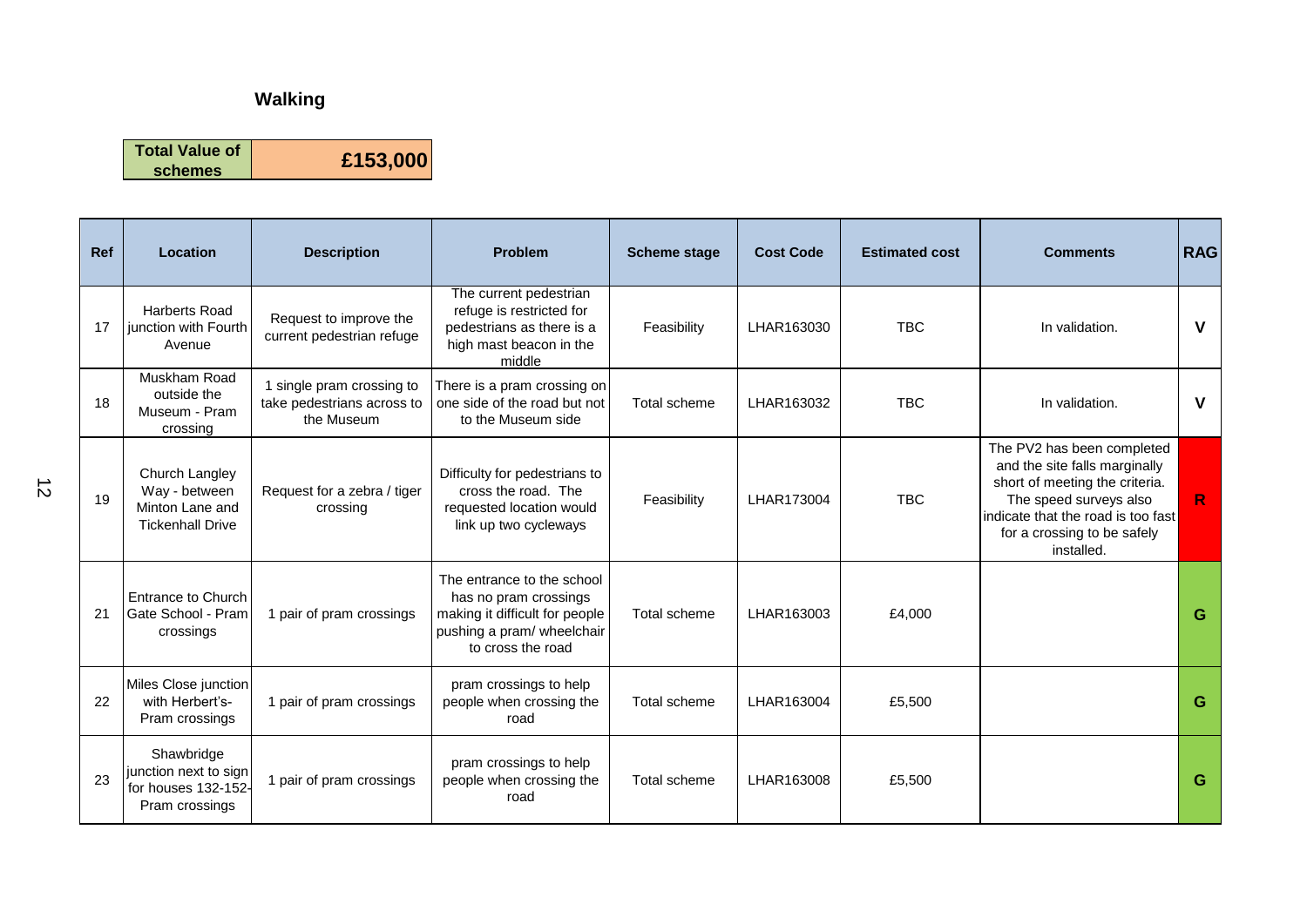**Total Value of schemes £153,000**

| <b>Ref</b> | Location                              | <b>Description</b>                                                                                                                   | <b>Problem</b>                                                      | <b>Scheme stage</b> | <b>Cost Code</b> | <b>Estimated cost</b> | <b>Comments</b>                                                                                                                                                                                                   | <b>RAG</b> |
|------------|---------------------------------------|--------------------------------------------------------------------------------------------------------------------------------------|---------------------------------------------------------------------|---------------------|------------------|-----------------------|-------------------------------------------------------------------------------------------------------------------------------------------------------------------------------------------------------------------|------------|
| 24         | Barn Mead - Pram<br>crossings         | Request for pram crossings<br>around the whole Barn<br>Mead estate                                                                   | Pram crossings to help<br>people when crossing the<br>road          | Total scheme        | LHAR163020       | £52,000               | The estimated cost would<br>incorporate installing pram<br>crossings around the whole<br>estate.                                                                                                                  | G          |
| 25         | Paringdon Road -<br>Pedestrian island | Request for a traffic island<br>on Paringdon Road at the<br>junction with Southern Way                                               | Pedestrians struggle to<br>cross the road                           | Feasibility         | LHAR183001       | <b>TBC</b>            | In validation.                                                                                                                                                                                                    | v          |
| 26         | Bush Fair - Pram<br>crossings         | Request to look at improving<br>the existing pram crossings<br>and introducing new ones in<br>the vicinity of the shopping<br>centre | Pedestrians experiencing<br>problems accessing the<br>shopping area | Total scheme        | LHAR183002       | <b>TBC</b>            | The validation has not<br>identified a need for<br>improvements to the existing<br>pram crossings. The problem<br>witnessed on site related to<br>vehicles waiting and parking in<br>front of the pram crossings. |            |
| 27         | Potter Street -<br>Zebra crossing     | Request to install a zebra<br>crossing on Potter Street<br>close to Southern Way to<br>facilitate the route to school                | Students with mobility<br>issues experiencing<br>problems           | Feasibility         | LHAR183003       | <b>TBC</b>            | In validation. A PV2<br>assessment has been<br>requested.                                                                                                                                                         | v          |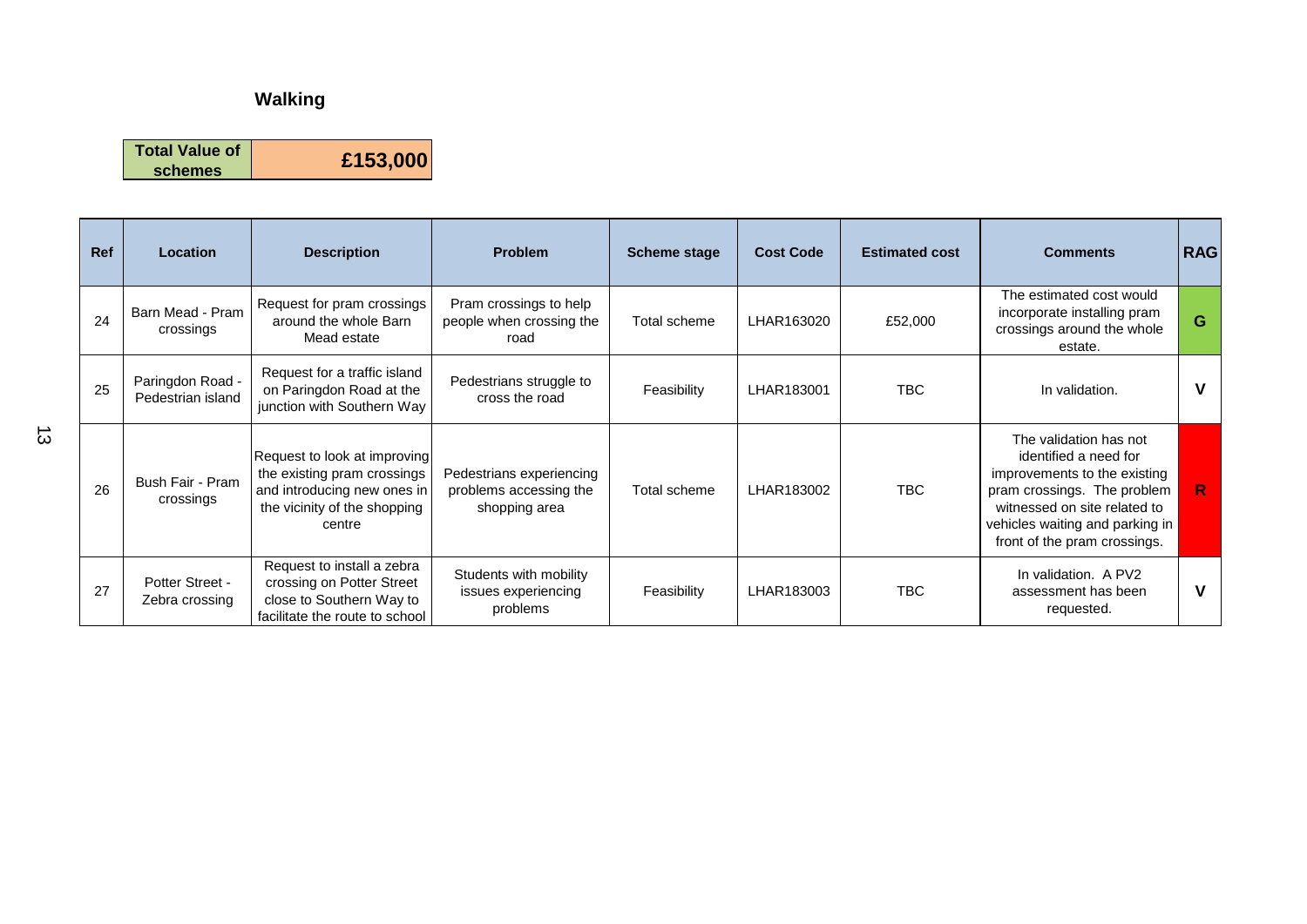## **Passenger Transport**

**Total Value of schemes £127,500**

| <b>Ref</b>     | Location                                                       | <b>Description</b>      | <b>Problem</b>                            | <b>Requested by</b> | <b>Cost Code</b> | <b>Estimated</b><br>cost | <b>Comments</b> | <b>RAG</b>   |
|----------------|----------------------------------------------------------------|-------------------------|-------------------------------------------|---------------------|------------------|--------------------------|-----------------|--------------|
|                | Peterswood School<br>(S-bound) -<br>Replacement bus<br>shelter | Replacement bus shelter | Existing shelter is badly<br>deteriorated | PT team             | LHAR175006       | £8,500                   |                 | $\mathsf{A}$ |
| $\overline{2}$ | Peterswood School<br>(NW-bound)                                | Replacement bus shelter | Existing shelter is badly<br>deteriorated | PT team             | LHAR175007       | £8,500                   |                 | A            |
| 3              | <b>Shopping Centre</b><br>(N Bound)                            | Replacement bus shelter | Existing shelter is badly<br>deteriorated | PT team             | LHAR175008       | £8,500                   |                 | A            |
| $\frac{4}{4}$  | <b>Shopping Centre</b><br>(S Bound)                            | Replacement bus shelter | Existing shelter is badly<br>deteriorated | PT team             | LHAR175009       | £8,500                   |                 | A            |
| 5              | Fir Park                                                       | Replacement bus shelter | Existing shelter is badly<br>deteriorated | PT team             | LHAR175010       | £8,500                   |                 | $\mathsf{A}$ |
| 6              | Pollards Hatch<br>(NW Bound)                                   | Replacement bus shelter | Existing shelter is badly<br>deteriorated | PT team             | LHAR175011       | £8,500                   |                 | $\mathsf{A}$ |
| $\overline{7}$ | Ladyshot (opp)                                                 | Replacement bus shelter | Existing shelter is badly<br>deteriorated | PT team             | LHAR175012       | £8,500                   |                 | A            |
| 8              | Barleycroft<br>(N Bound)                                       | Replacement bus shelter | Existing shelter is badly<br>deteriorated | PT team             | LHAR175013       | £8,500                   |                 | $\mathsf{A}$ |
| 9              | Barleycroft<br>(S Bound)                                       | Replacement bus shelter | Existing shelter is badly<br>deteriorated | PT team             | LHAR175014       | £8,500                   |                 | $\mathsf{A}$ |
| 10             | Three Horseshoes                                               | Replacement bus shelter | Existing shelter is badly<br>deteriorated | PT team             | LHAR175015       | £8,500                   |                 | A            |
| 11             | Salvation Army (o/s)                                           | Replacement bus shelter | Existing shelter is badly<br>deteriorated | PT team             | LHAR175016       | £8,500                   |                 | A            |
| 12             | The Hornbeams (adj)                                            | Replacement bus shelter | Existing shelter is badly<br>deteriorated | PT team             | LHAR175017       | £8,500                   |                 | A            |
| 13             | The Herald o/s                                                 | Replacement bus shelter | Existing shelter is badly<br>deteriorated | PT team             | LHAR175018       | £8,500                   |                 | $\mathsf{A}$ |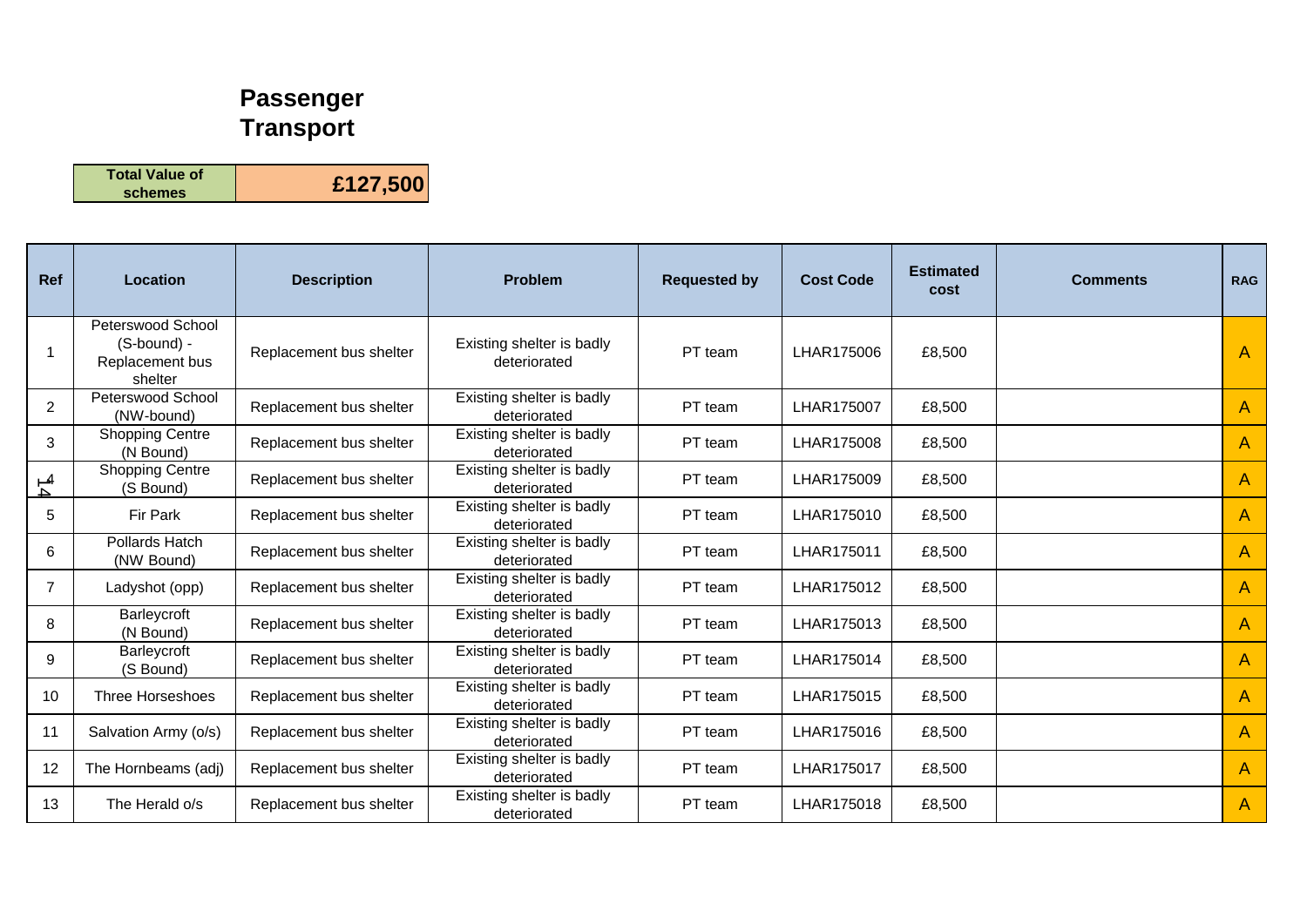# **Passenger Transport**

**Total Value of schemes £127,500**

| Ref             | Location                                                  | <b>Description</b>                                                                                 | <b>Problem</b>                                                                      | <b>Requested by</b> | <b>Cost Code</b> | <b>Estimated</b><br>cost | <b>Comments</b> | <b>RAG</b> |
|-----------------|-----------------------------------------------------------|----------------------------------------------------------------------------------------------------|-------------------------------------------------------------------------------------|---------------------|------------------|--------------------------|-----------------|------------|
| 14              | Spinning Wheel Mead                                       | Replacement bus shelter                                                                            | Existing shelter is badly<br>deteriorated                                           | PT team             | LHAR175019       | £8,500                   |                 | A          |
| 15              | The Readings o/s                                          | Replacement bus shelter                                                                            | Existing shelter is badly<br>deteriorated                                           | PT team             | LHAR175020       | £8,500                   |                 | A          |
| <u>ქ</u> 6<br>თ | Partridge Road, close<br>to Five Acres - Pram<br>crossing | Request for pram crossings<br>I to allow bus users to access I<br>the bus stop and new bus<br>cage | Currently no provision for<br>pedestrians with mobility<br>issues to cross the road | PT team             | LHAR185001       | <b>TBC</b>               | In validation   | A          |
| 17              | Five Acres - New bus<br>shelter (1500IM1402B)             | New bus shelter and cage                                                                           | Currently no provision for<br>pedestrians to shelter                                | PT team             | LHAR185002       | TBC.                     | In validation   | A          |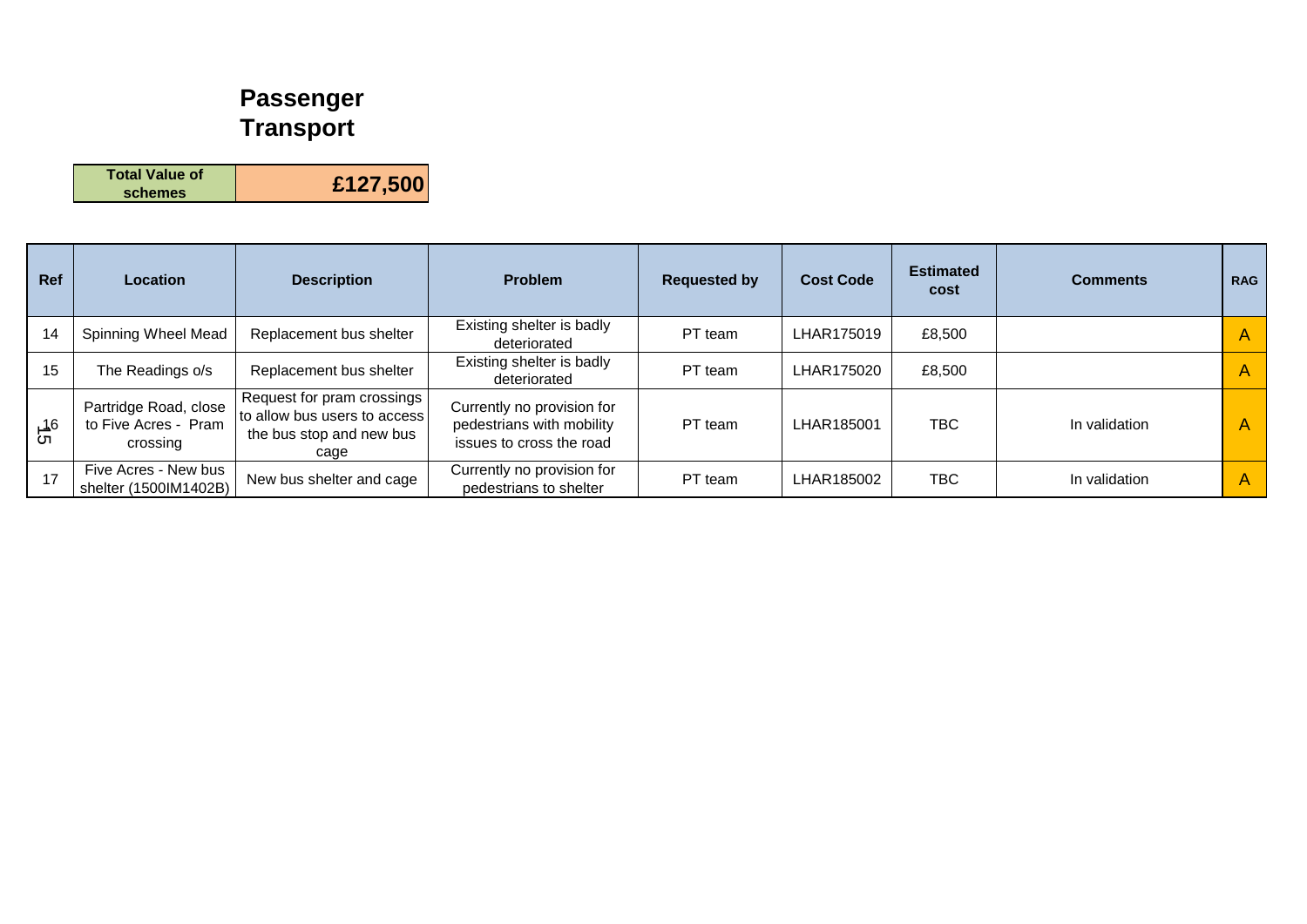| <b>REF</b>        | <b>Parish/Ward</b> | <b>Road Name</b>        | <b>Location</b>          | <b>Type of Work Required</b> | <b>Comments</b>                                                                                                     | <b>Confirm Number</b> | <b>Date Requested</b> |
|-------------------|--------------------|-------------------------|--------------------------|------------------------------|---------------------------------------------------------------------------------------------------------------------|-----------------------|-----------------------|
| LHAR18-08-01      | Harlow             | <b>Albert Gardens</b>   | S/O 63 on Cycle Track.   | Vegetation trimming          | Approximately 14.0 Metres of<br>weed and vegetation growing<br>on Cycle Track needs<br>removing.                    | 3217758               | 01/02/2019            |
| LHAR19-02-51      | Harlow             | <b>Albert Gardens</b>   | S/O 63 on Cycle Track.   | Vegetation trimming          | Approximately 14.0 Metres of<br>weed and vegetation growing<br>on Cycle Track needs<br>removing.                    | 3306518               | 21/11/2018            |
| LHAR18-08-02      | Harlow             | Altham Grove            | On corner opposite 185   | Other (explain in notes)     | pcc kerb fallen over 150mms<br>misalignment against adjacent<br>kerbs.                                              | 3218341               | 02/11/2018            |
| LHAR19-02-76      | Harlow             | <b>Blackbush Spring</b> | O s 140                  | Other (explain in notes)     | Up to 5 pcc bullnose kerbs<br>broken and displaced 2.7 x<br>150mms                                                  | 3309751               | 10/12/2018            |
| LHAR19-02-32      | Harlow             | <b>Broadfield</b>       | S of 115                 | Other (explain in notes)     | 3 pcc kerbs broken and<br>misaligned affected area aporox<br>2.7 <sub>m</sub>                                       | 3306932               | 02/10/2018            |
| LHAR19-02-<br>100 | Harlow             | <b>Broadfield</b>       | S and r of 115           | Other (explain in notes)     | pcc kerbs misaligned affected<br>area approx 0.9m                                                                   | 3306931               | 10/01/2019            |
| LHAR19-02-08      | Harlow             | Broomfield              | S of 1c                  | Other (explain in notes)     | pcc kerbs displaced on kerbline<br>ir laying on verge for collection                                                | 3261154               | 05/09/2018            |
| LHAR19-02-97      | Harlow             | Broomfield              | Either s of I c 93       | Other (explain in notes)     | several sections of broken and<br>displaced pcc kerbs along<br>verge and at kerbline for<br>collecting and disposal | 3261152               | 19/12/2018            |
| LHAR19-02-14      | Harlow             | <b>Bush Fair</b>        | 6 Metres from L/C: 7177. | Other (explain in notes)     | Pointing Approximately 0.1 x<br>0.6 × 50mm at its deepest<br>point.                                                 | 3290477               | 11/09/2018            |
| LHAR19-02-73      | Harlow             | <b>Bush Fair</b>        | S/O LloydsBank.          | Other (explain in notes)     | pointing Approximately 0.2 x<br>1.4 x 58mm at its deepest.                                                          | 3290081               | 07/12/2018            |
| LHAR19-02-94      | Harlow             | <b>Bush Fair</b>        | Near L/C: 2806           | Other (explain in notes)     | Tree grill needs making safe.                                                                                       | 3290475               | 18/12/2018            |
| LHAR18-08-04      | Harlow             | <b>Bynghams</b>         | R/O 73.                  | Vegetation trimming          | Overgrown Moss covering<br>footway.                                                                                 | 3183175               | 04/10/2018            |
| LHAR19-02-60      | Harlow             | <b>Bynghams</b>         | S/O 60.                  | Weeding                      | Moss covering most of the<br>footway.                                                                               | 3312992               | 23/11/2018            |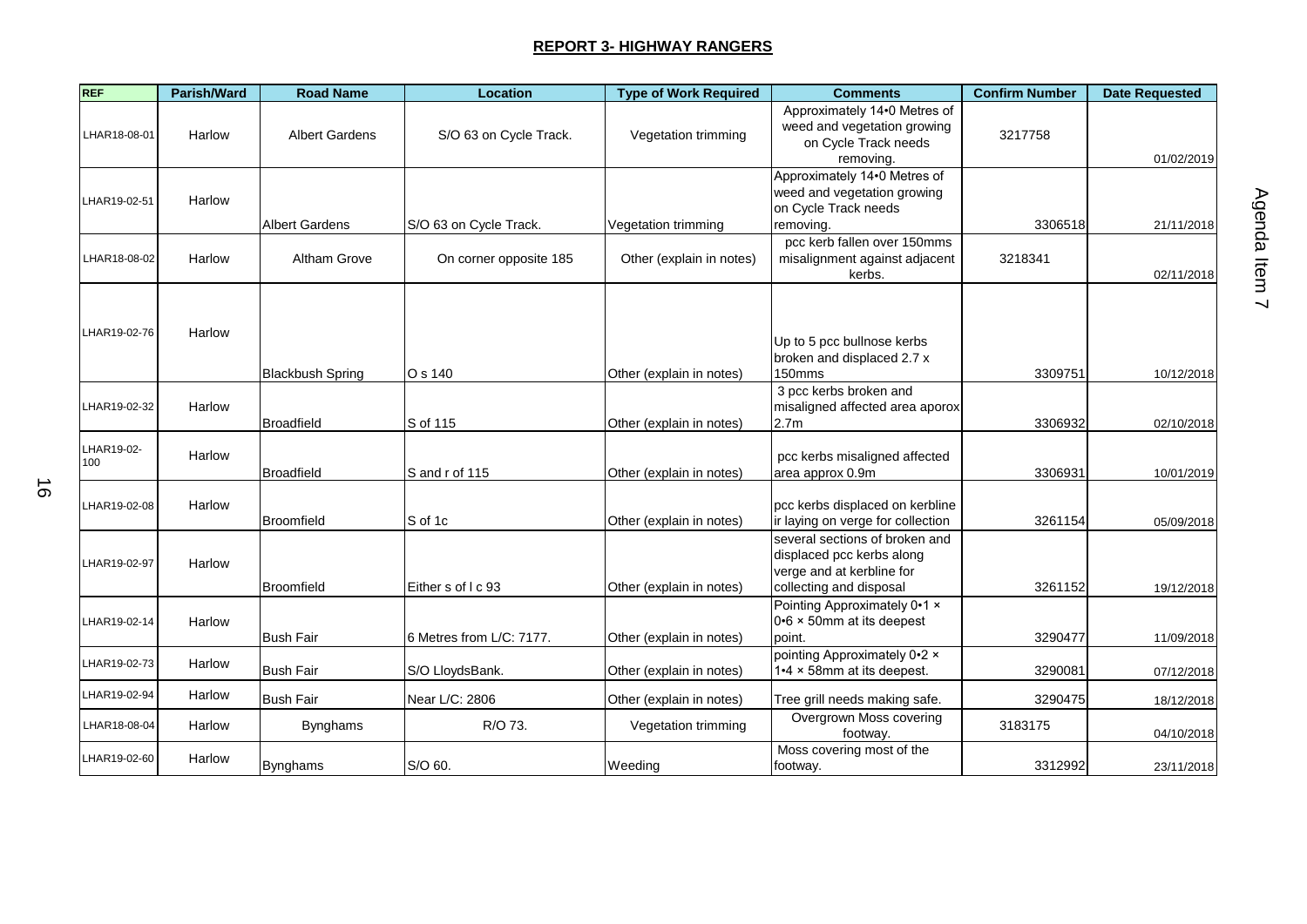| <b>REF</b>        | Parish/Ward | <b>Road Name</b>         | <b>Location</b>                                             | <b>Type of Work Required</b> | <b>Comments</b>                                                                                                         | <b>Confirm Number</b> | <b>Date Requested</b> |
|-------------------|-------------|--------------------------|-------------------------------------------------------------|------------------------------|-------------------------------------------------------------------------------------------------------------------------|-----------------------|-----------------------|
| LHAR19-02-21      | Harlow      | Cambridge Road           | Opposite I c 4615 approaching<br>entrance to Fedex building | Other (explain in notes)     | section of pcc kerb broken and<br>extending into carriageway by<br>approx 60mms                                         | 3283303               | 11/09/2018            |
| LHAR19-02-20      | Harlow      | <b>Chamberlain Close</b> | R/O 18.J/W Minton Lane.                                     | Vegetation trimming          | Overgrown vegetation causing<br>site line issue.                                                                        | 3325577               | 11/09/2018            |
| LHAR18-08-09      | Harlow      | Church End               | From R/O 123 to Brookside.                                  | Weeding                      | Moss on entire Footway.                                                                                                 | 20379433              | 11/06/2018            |
| LHAR19-02-36      | Harlow      | Church Langley Way       | Btwn A414 and London rd                                     | Vegetation trimming          | veg brambles encroaching onto<br>fw 1.0x90.0M approx dbm                                                                | 3267092               | 26/10/2018            |
| LHAR19-02-37      | Harlow      | Churchfield              | Footway leading to garages<br>between 97 and 98             | Other (explain in notes)     | approx 13.5m pcc kerbs<br>displaced, missing and<br>damaged.Kerbs are spread<br>throughout the length of the<br>footway | 3303163               | 26/10/2018            |
| LHAR19-02-11      | Harlow      | <b>Coalport Close</b>    | O/S 209.                                                    | Other (explain in notes)     | Pointing Approximately 0.1 x<br>$0.2 \times 60$ mm at its deepest point<br>pointing.                                    | 3308644               | 11/09/2018            |
| LHAR19-02-50      | Harlow      | Coalport Close           | S/O 30 around S/C.                                          | Other (explain in notes)     | Pointing - Approximately 0.8 x<br>$1.2 \times 32$ mm at its deepest<br>point.Block Paving.                              | 3308758               | 21/11/2018            |
| LHAR19-02-05      | Harlow      | Davenport                | R/o no 73.                                                  | Vegetation trimming          | Tree branches obscuring street<br>lampLC 8951. ?                                                                        | 3292325               | 03/09/2018            |
| LHAR19-02-44      | Harlow      | Davenport                | R/o no 42.                                                  | Vegetation trimming          | Tree branches obscuring street<br>lampLC 8948. ?                                                                        | 3292324               | 02/11/2018            |
| LHAR19-02-<br>115 | Harlow      | Davenport                | R/o no 80.                                                  | Vegetation trimming          | Tree branches obscuring street<br>lampLC 8983. ?                                                                        | 3292323               | 05/02/2019            |
| LHAR19-02-06      | Harlow      | Doulton Close            | S/o no 159.                                                 | Vegetation trimming          | Tree branches obscuring street<br>lampLC 9112. ?                                                                        | 3293297               | 03/09/2018            |
| LHAR19-02-07      | Harlow      | <b>Doulton Close</b>     | S/o no 131.                                                 | Vegetation trimming          | Tree branches obscuring street<br>lampLC 9116.?                                                                         | 3293298               | 03/09/2018            |
| HAR19-02-39       | Harlow      | <b>Doulton Close</b>     | S/o no 140.                                                 | Vegetation trimming          | Tree branches obscuring street<br>lampLC 9114. ?                                                                        | 3293296               | 29/10/2018            |
| LHAR19-02-33      | Harlow      | Dunstalls                | Opp L/C: 8244                                               | VRGE                         | Approximately 1.0 x 1.0 x<br>100mm at its deepest point.                                                                | 3325533               | 03/10/2018            |
| LHAR19-02-34      | Harlow      | <b>Dunstalls</b>         | 11 Metres from L/C: 9301.                                   | VRGE                         | Approximately 1.0 x 1.5 x<br>100mm at its deepest point.                                                                | 3325530               | 03/10/2018            |
| LHAR19-02-86      | Harlow      | Edinburgh Way            | Opposite Ic 8093                                            | Other (explain in notes)     | bollard laying on verge                                                                                                 | 3284058               | 12/12/2018            |
| LHAR19-02-26      | Harlow      | Fesants Croft            | S of 79 leading into Mark Hall<br>Moors                     | Other (explain in notes)     | $RA3 = 3 \times 1$ approx 7 kerbs<br>damaged or displaced and<br>laying on the verge for<br>collection                  | 3261172               | 20/09/2018            |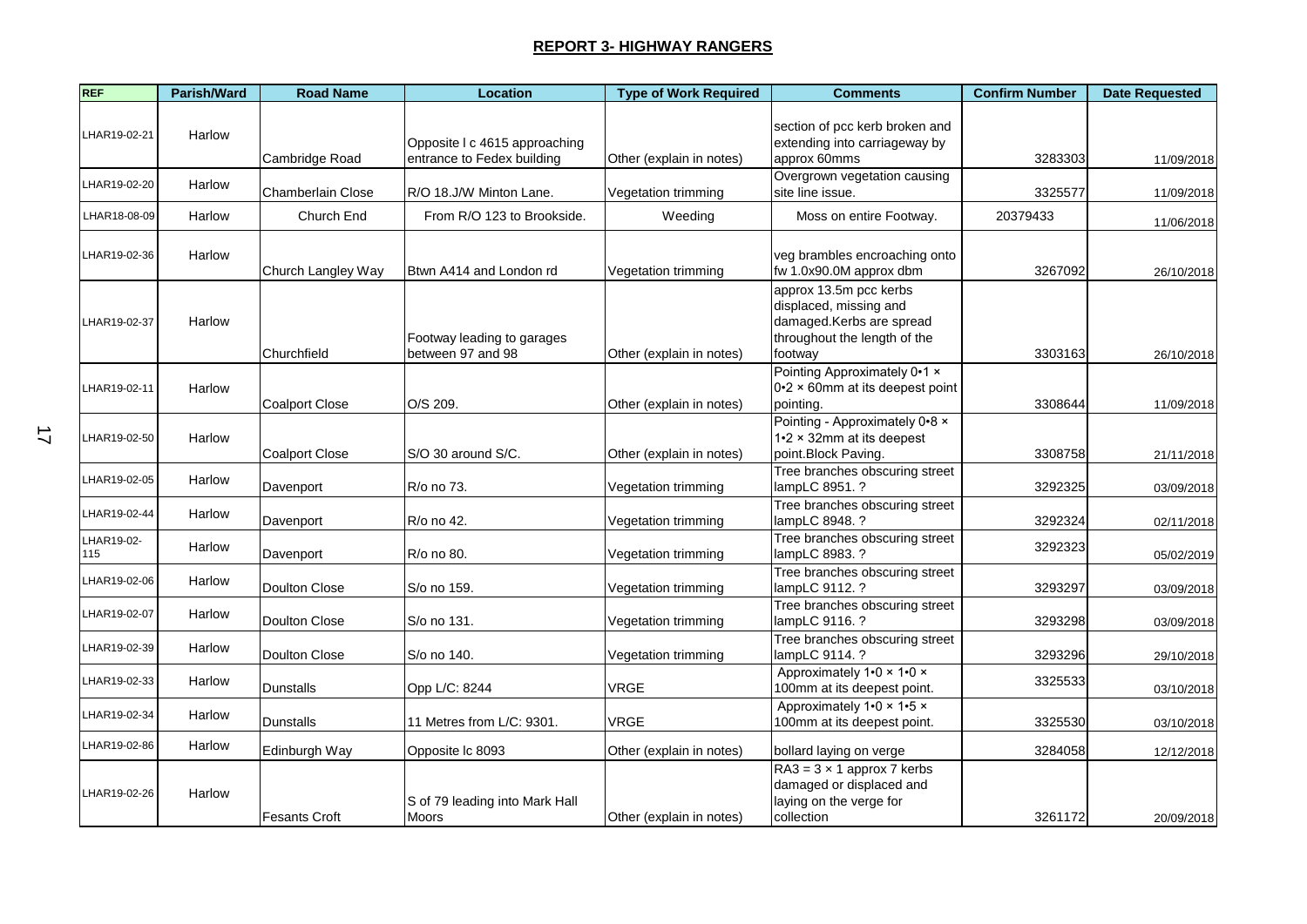| <b>REF</b>        | Parish/Ward | <b>Road Name</b>      | <b>Location</b>                                | <b>Type of Work Required</b>   | <b>Comments</b>                                                                                                                | <b>Confirm Number</b> | <b>Date Requested</b> |
|-------------------|-------------|-----------------------|------------------------------------------------|--------------------------------|--------------------------------------------------------------------------------------------------------------------------------|-----------------------|-----------------------|
| LHAR19-02-72      | Harlow      | Flex Meadow           | 13 Metres from L/C: 10660                      | Sign cleaning                  | Road sign dirty.                                                                                                               | 3320112               | 07/12/2018            |
| LHAR19-02-<br>114 | Harlow      | Flex Meadow           | On traffic island. Opp L/C:10659.              | Other (explain in notes)       | Unknown Road sign missing.                                                                                                     | 3320118               | 05/02/2019            |
| LHAR19-02-90      | Harlow      | Fourth Avenue         | Approaching roundabout with<br>Fifth Avenue    | Sign cleaning/sign<br>amending | 30 mph sign laying on verge                                                                                                    | 3300321               | 13/12/2018            |
| LHAR19-02-04      | Harlow      | <b>Great Plumtree</b> | S of 24                                        | Other (explain in notes)       | kerb misaligned by 55mms<br>against adjacent kerbs                                                                             | 3263063               | 06/08/2018            |
| LHAR19-02-47      | Harlow      | <b>Great Plumtree</b> | Oppisite 33                                    | Other (explain in notes)       | 2cut pcc kerb misaligned by<br>55mms against adjacent kerbs                                                                    | 3263062               | 08/11/2018            |
| LHAR19-02-87      | Harlow      | <b>Great Plumtree</b> | Between 25 and 76 on corner                    | Other (explain in notes)       | 3 pcc kerbs misaligned or<br>missing 2.7m total                                                                                | 3263056               | 13/12/2018            |
| LHAR19-02-88      | Harlow      | <b>Great Plumtree</b> | Opp and s of 63                                | Other (explain in notes)       | approx 2.7m pcc kerbs broken<br>and displaced. Kerbs are not<br>adjacent.Adjoining footway<br>eroded 0.14in width              | 3263067               | 13/12/2018            |
| LHAR19-02-89      | Harlow      | <b>Great Plumtree</b> | O s 32                                         | Other (explain in notes)       | kerb misaligned by 55mms<br>against adjacent kerbs                                                                             | 3263061               | 13/12/2018            |
| LHAR19-02-99      | Harlow      | <b>Great Plumtree</b> | O s 26                                         | Other (explain in notes)       | kerb misaligned by 45mms<br>against adjacent kerbs                                                                             | 3263057               | 03/01/2019            |
| LHAR19-02-<br>101 | Harlow      | <b>Great Plumtree</b> | Opp 76                                         | Other (explain in notes)       | 6 pcc kerbs damaged and<br>misaligned and adjacent<br>footway spalled and eroded<br>affected area 5.4X 0.3 X<br>40mms in parts | 3263064               | 10/01/2019            |
| LHAR19-02-<br>111 | Harlow      | <b>Great Plumtree</b> | Opposite 71                                    | Other (explain in notes)       | kerb misaligned by 40mms<br>against adjacent kerbs                                                                             | 3263065               | 22/01/2019            |
| LHAR19-02-<br>112 | Harlow      | <b>Great Plumtree</b> | O s 28 and 29                                  | Other (explain in notes)       | approx 13 pcc kerbs misaligned<br>or broken affected area 9.1m                                                                 | 3263060               | 25/01/2019            |
| LHAR19-02-24      | Harlow      | <b>Hadley Grange</b>  | F/O L/C: 5706.                                 | Vegetation trimming            | Overgrown vegetation<br>overhanging the footway.                                                                               | 3299742               | 12/09/2018            |
| LHAR19-02-59      | Harlow      | <b>Hadley Grange</b>  | $O/S 8 - 11.$                                  | Vegetation trimming            | Overgrown vegetation<br>overhanging the footway.                                                                               | 3299636               | 23/11/2018            |
| LHAR19-02-<br>110 | Harlow      | <b>Hadley Grange</b>  | S/O 19. R/O L/C: 5218.                         | Vegetation trimming            | Overgrown vegetation<br>overhanging the footway.                                                                               | 3299639               | 21/01/2019            |
| LHAR19-02-62      | Harlow      | Harberts Road         | Opposite 58 Hare Street Springs                | Other (explain in notes)       | pcc kerb brokenand displaced<br>by 40mms into footway                                                                          | 3296447               | 23/11/2018            |
| LHAR19-02-69      | Harlow      | Harolds Road          | J/W Elizabeth Way. (North Side).               | Sign cleaning                  | Road signs misaligned on post.                                                                                                 | 3320794               | 05/12/2018            |
| LHAR19-02-<br>109 | Harlow      | Harolds Road          | J/W Elizabeth Way. (South Side). Sign cleaning |                                | Road signs misaligned on post.                                                                                                 | 3320795               | 21/01/2019            |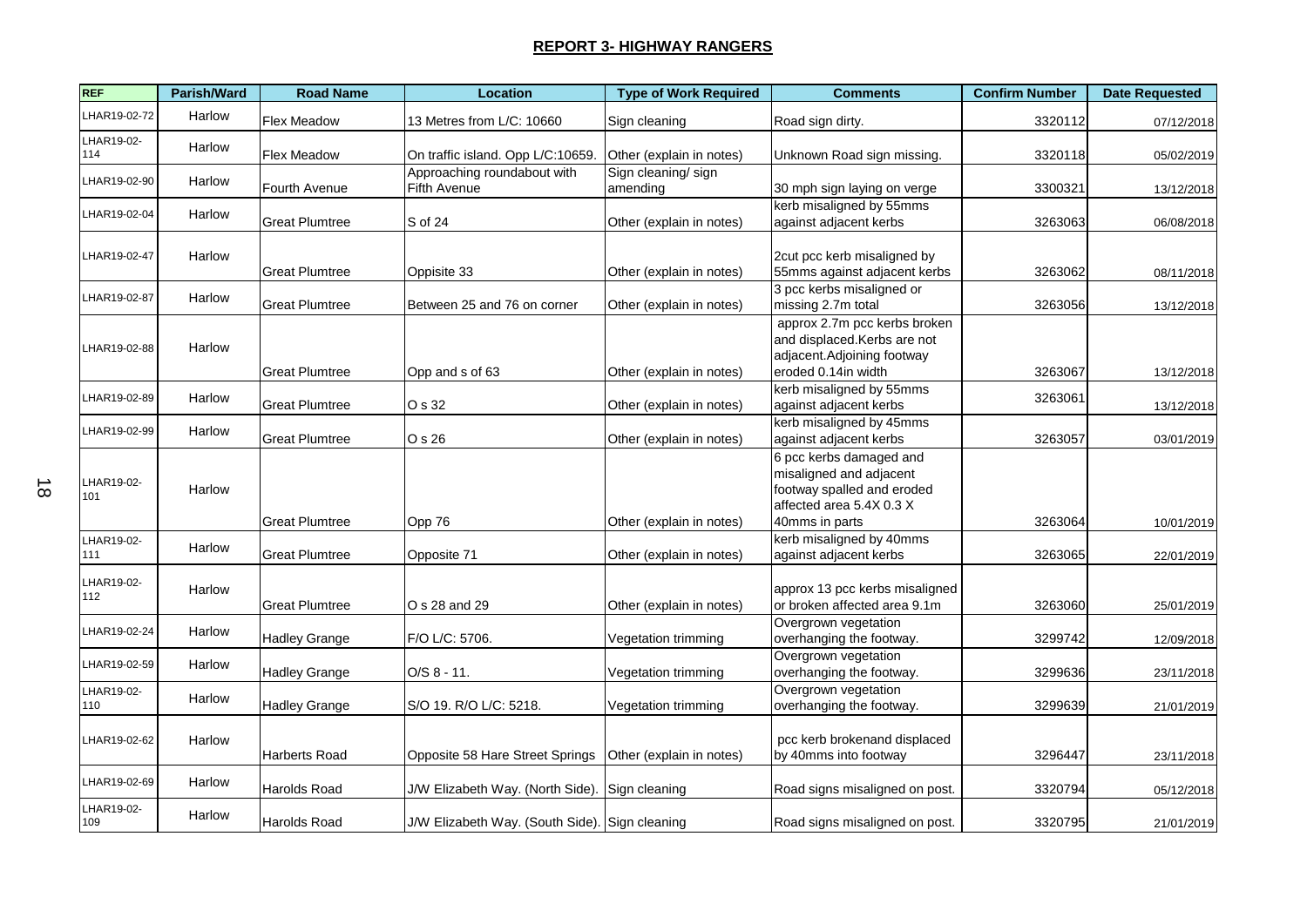| <b>REF</b>   | Parish/Ward | <b>Road Name</b>    | <b>Location</b>                               | <b>Type of Work Required</b> | <b>Comments</b>                                   | <b>Confirm Number</b> | <b>Date Requested</b> |
|--------------|-------------|---------------------|-----------------------------------------------|------------------------------|---------------------------------------------------|-----------------------|-----------------------|
|              |             |                     |                                               |                              | Pointing Approximately 0.1 x                      |                       |                       |
| LHAR19-02-70 | Harlow      |                     |                                               |                              | $0.2 \times 44$ mm at its deepest                 |                       |                       |
|              |             | Heighams            | O/S 43 around S/C.                            | Other (explain in notes)     | point.                                            | 3311474               | 05/12/2018            |
|              |             |                     |                                               |                              | Approximately 0.15 x 0.8                          |                       |                       |
| LHAR18-08-16 | Harlow      | <b>High Street</b>  | S/O 42.                                       | Other (explain in notes)     | Metres Square Pointing missing                    | 3226192               |                       |
|              |             |                     |                                               |                              | .F/W.Flagstone Paving.                            |                       | 05/12/2018            |
|              |             |                     |                                               |                              | Approximately 50 x 300 x                          |                       |                       |
| LHAR19-02-19 | Harlow      |                     |                                               |                              | 40mm 'POINTING' at its                            |                       |                       |
|              |             | <b>High Street</b>  | O/S 41 around S/C.                            | Other (explain in notes)     | deepest point.                                    | 3322965               | 11/09/2018            |
|              |             |                     |                                               |                              | Pointing). Approximately 0.2 x                    |                       |                       |
| LHAR19-02-85 | Harlow      | <b>High Street</b>  | O/S 46 'Belvoir Estate Agents'<br>around S/C. | Other (explain in notes)     | 0-3 Metre Square F/W Clay<br><b>Block Paving.</b> | 3283536               |                       |
|              |             |                     |                                               |                              |                                                   |                       | 12/12/2018            |
| LHAR19-02-18 | Harlow      |                     |                                               |                              | pcc kerb broken and displaced                     |                       |                       |
|              |             | Hobtoe Road         | S of entrance to r of Colt Hatch              | Other (explain in notes)     | by 200mms into carriageway                        | 3316301               | 11/09/2018            |
| LHAR19-02-   |             |                     | J/W BarrowsRoadto /O L/C:                     |                              | Moss covering most of the                         |                       |                       |
| 116          | Harlow      | Horsecroft Road     | 3753.                                         | Weeding                      | footway.                                          | 3321532               | 05/02/2019            |
| LHAR19-02-15 | Harlow      |                     |                                               |                              |                                                   |                       |                       |
|              |             | Howard Way          | Just before j with Mowbray Road               | Sign cleaning                | roadsign dirty                                    | 3304586               | 11/09/2018            |
| HAR19-02-16  | Harlow      |                     |                                               |                              | roadsigns dirty and moss                          |                       |                       |
|              |             | Howard Way          | L c 547                                       | Sign cleaning                | covered<br>2m PGR broken off and laying           | 3304587               | 11/09/2018            |
| HAR19-02-17  | Harlow      | Howard Way          | At pelican crossing near church               | Other (explain in notes)     | on verge                                          | 3304619               | 11/09/2018            |
|              |             |                     | Appriaching roundabout with First             |                              | roadsign dirty and moss                           |                       |                       |
| LHAR19-02-61 | Harlow      | Howard Way          | Avenue                                        | Sign cleaning                | covered                                           | 3304590               | 23/11/2018            |
| LHAR19-02-   | Harlow      |                     |                                               |                              | Pointing 0.6 × 0.6 Metre                          |                       |                       |
| 108          |             | Jocelyns            | O/S 45, around S/C.                           | Other (explain in notes)     | Square pointing.                                  | 3301464               | 18/01/2019            |
| HAR19-02-13  | Harlow      | Kiln Lane           | Sign post ' 515.                              | Sign cleaning                | Road sign fAdès                                   | 3303747               |                       |
|              |             |                     |                                               |                              |                                                   |                       | 11/09/2018            |
|              |             |                     |                                               |                              | RA $6 = 2 \times 3$ . ( - Harlow                  |                       |                       |
| LHAR19-02-57 | Harlow      |                     |                                               |                              | Council). Overgrown vegetation                    |                       |                       |
|              |             | Kiln Lane           | R/O L/C: 8593.                                | Vegetation trimming          | overhanging the footway.                          | 3304166               | 23/11/2018            |
| LHAR19-02-12 | Harlow      | Ladyshot            | O s flats 176-183                             | Other (explain in notes)     | 6 pcc kerbs displaced.                            | 3269011               |                       |
|              |             |                     |                                               |                              | 4 pcc kerbs missing and                           |                       | 11/09/2018            |
| HAR19-02-64  | Harlow      | Ladyshot            | S of flats 26-33                              | Other (explain in notes)     | displaced affected area 3.6m                      | 3269009               | 26/11/2018            |
| LHAR19-02-   |             |                     |                                               |                              | approx 10 pcc kerbs\radius                        |                       |                       |
| 104          | Harlow      | Ladyshot            | Opposite 197                                  | Other (explain in notes)     | kerbs missing or damaged                          | 3269005               | 15/01/2019            |
|              |             |                     |                                               |                              |                                                   |                       |                       |
| LHAR19-02-58 | Harlow      |                     |                                               |                              | Pointing). Approximately 0.1 x                    |                       |                       |
|              |             |                     |                                               |                              | 2.0 Metre                                         |                       |                       |
|              |             | <b>Little Brays</b> | By bollard & L/C, S/O 123.                    | Other (explain in notes)     | Square.F/W.Flagstone Paving.                      | 3259931               | 23/11/2018            |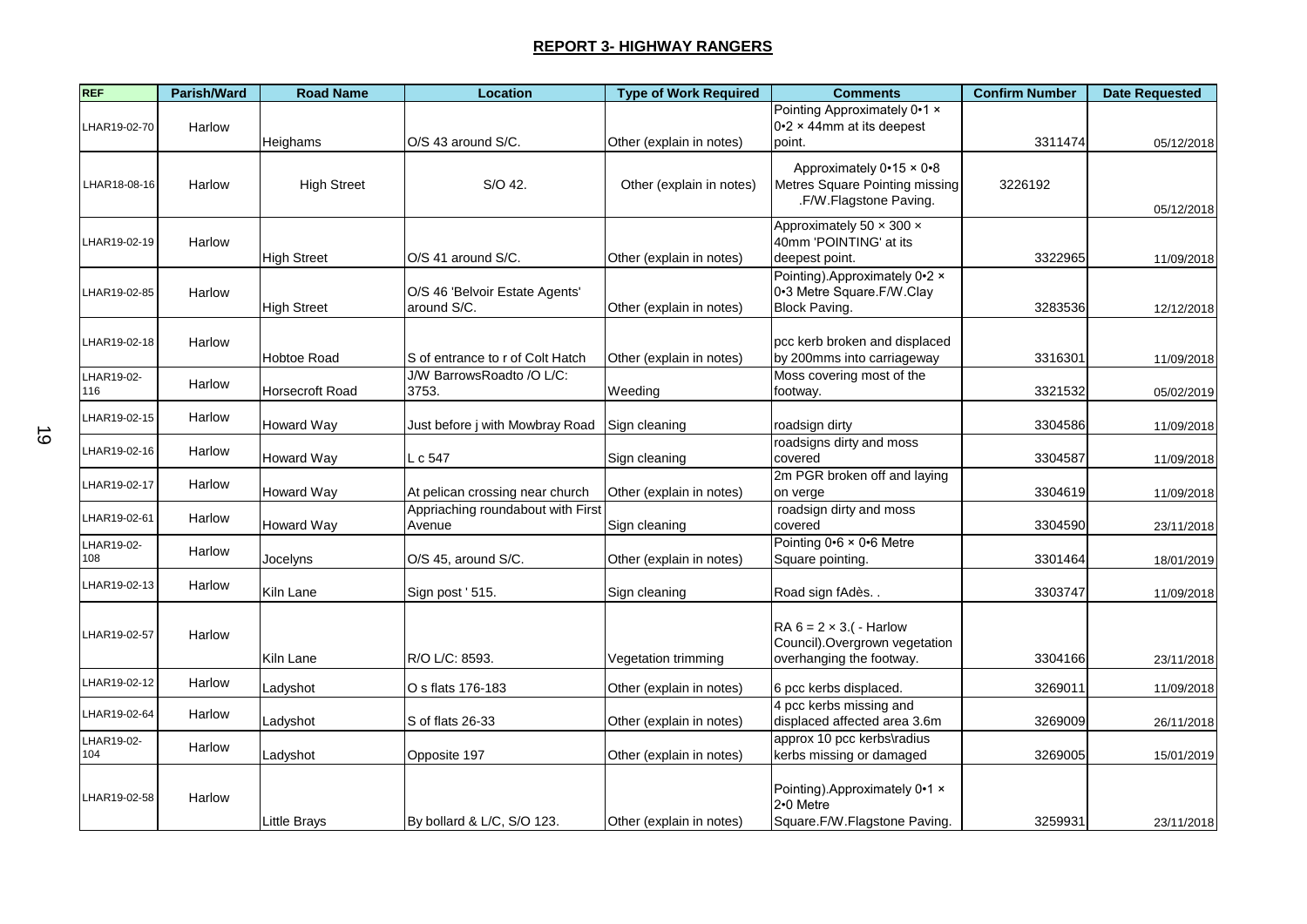| <b>REF</b>        | Parish/Ward | <b>Road Name</b>    | Location                                                       | <b>Type of Work Required</b>   | <b>Comments</b>                                                                                | <b>Confirm Number</b> | <b>Date Requested</b> |
|-------------------|-------------|---------------------|----------------------------------------------------------------|--------------------------------|------------------------------------------------------------------------------------------------|-----------------------|-----------------------|
| LHAR19-02-71      | Harlow      | Little Brays        | Opp 73.                                                        | Vegetation trimming            | Overgrown vegetation around<br>lamp column.                                                    | 3259981               | 05/12/2018            |
| LHAR19-02-77      | Harlow      |                     |                                                                |                                | Pointing). Approximately 0.2 x<br>0.3 Metre                                                    |                       |                       |
|                   |             | Little Brays        | Around S/C, O/S 120.                                           | Other (explain in notes)       | Square.F/W.Flagstone Paving.                                                                   | 3259929               | 11/12/2018            |
| LHAR19-02-83      | Harlow      | London Road         | Opposite L/C 6947                                              | Sign cleaning/sign<br>amending | Speed Limit Sign Vandalised                                                                    | 3277797               | 12/12/2018            |
| LHAR19-02-63      | Harlow      | Long Ley            | Oppisite 211                                                   | Other (explain in notes)       | 2 pcc radius kerbs displaced.                                                                  | 3327436               | 26/11/2018            |
| LHAR19-02-82      | Harlow      | Long Ley            | O s 214                                                        | Other (explain in notes)       | 2 pcc radius kerbs displaced<br>and damaged                                                    | 3327437               | 12/12/2018            |
| LHAR19-02-65      | Harlow      | Maddox Road         | O s 27 and 28 Home Close                                       | Other (explain in notes)       | pcc kerbs loose and damaged<br>total length 6.3m                                               | 3277079               | 26/11/2018            |
| LHAR19-02-<br>105 | Harlow      | Maddox Road         | O s 26 Home Close                                              | Other (explain in notes)       | 1 loose pcc kerb 0.9m                                                                          | 3277083               | 15/01/2019            |
| LHAR18-08-26      | Harlow      | <b>Malkin Drive</b> | O/S 174.                                                       | Other (explain in notes)       | Oil Stain on footway(possibly<br>slippery when wet).                                           | 3251383               | 12/12/2018            |
| LHAR19-02-98      | Harlow      | Mercers             | O/S 1.                                                         | VRGE                           | RA $2 = 2 \times 1$ Approximately $2 \cdot 0$<br>× 20.0 × 100mm at its deepest<br>point.       | 3316157               | 20/12/2018            |
| LHAR19-02-67      | Harlow      | <b>Mistley Road</b> | O s 38-40 Dovehouse Croft                                      | Other (explain in notes)       | approx 8pcc kerbs missing or<br>misaligned affected length 7.2m                                | 3263074               | 29/11/2018            |
| LHAR19-02-<br>113 | Harlow      | Mistley Road        | O s 20 The Chantry                                             | Other (explain in notes)       | 2 sections of pcc kerbs missing<br>or displaced.100mms difference<br>between rest of kerbline. | 3263079               | 01/02/2019            |
| LHAR19-02-01      | Harlow      | Momples Road        | S of 261 Felmongers                                            | Other (explain in notes)       | 2 pcc radius kerbs displaced<br>and damaged affected area<br>approx 1.8m                       | 3269456               | 28/09/2017            |
| LHAR19-02-84      | Harlow      | Momples Road        | O s Steve's Hairdresser in<br>Burgoyne Hatch                   | Other (explain in notes)       | 2 pcc kerbs displaced, missing<br>and damaged affected length<br>1.8 <sub>m</sub>              | 3269467               | 12/12/2018            |
| LHAR19-02-25      | Harlow      | Moor Hall Road      | Opp L/C: 3379.                                                 | Sign cleaning                  | Road sign misaligned /<br>obscured by vegetation.                                              | 3301570               | 12/09/2018            |
| LHAR19-02-48      | Harlow      | Paringdon Road      | Opp L/C: 5572                                                  | Sign cleaning/sign<br>amending | Road sign & post misaligned &<br>damaged (faded).                                              | 3306027               | 09/11/2018            |
| LHAR19-02-91      | Harlow      | Paringdon Road      | 11 Metres from L/C:5577.Opp St<br>James Church Primary School. | Sign cleaning/sign<br>amending | Priority Road sign & post<br>damaged (faded).                                                  | 3306084               | 17/12/2018            |
| LHAR19-02-92      | Harlow      | Paringdon Road      | L/C: 5591, 20 Metres from J/W<br>Southern Way.                 | Vegetation trimming            | RA $6 = 3 \times 2$ . ( - Harlow<br>Council). Street Light obscured<br>by vegetation.          | 3305877               | 17/12/2018            |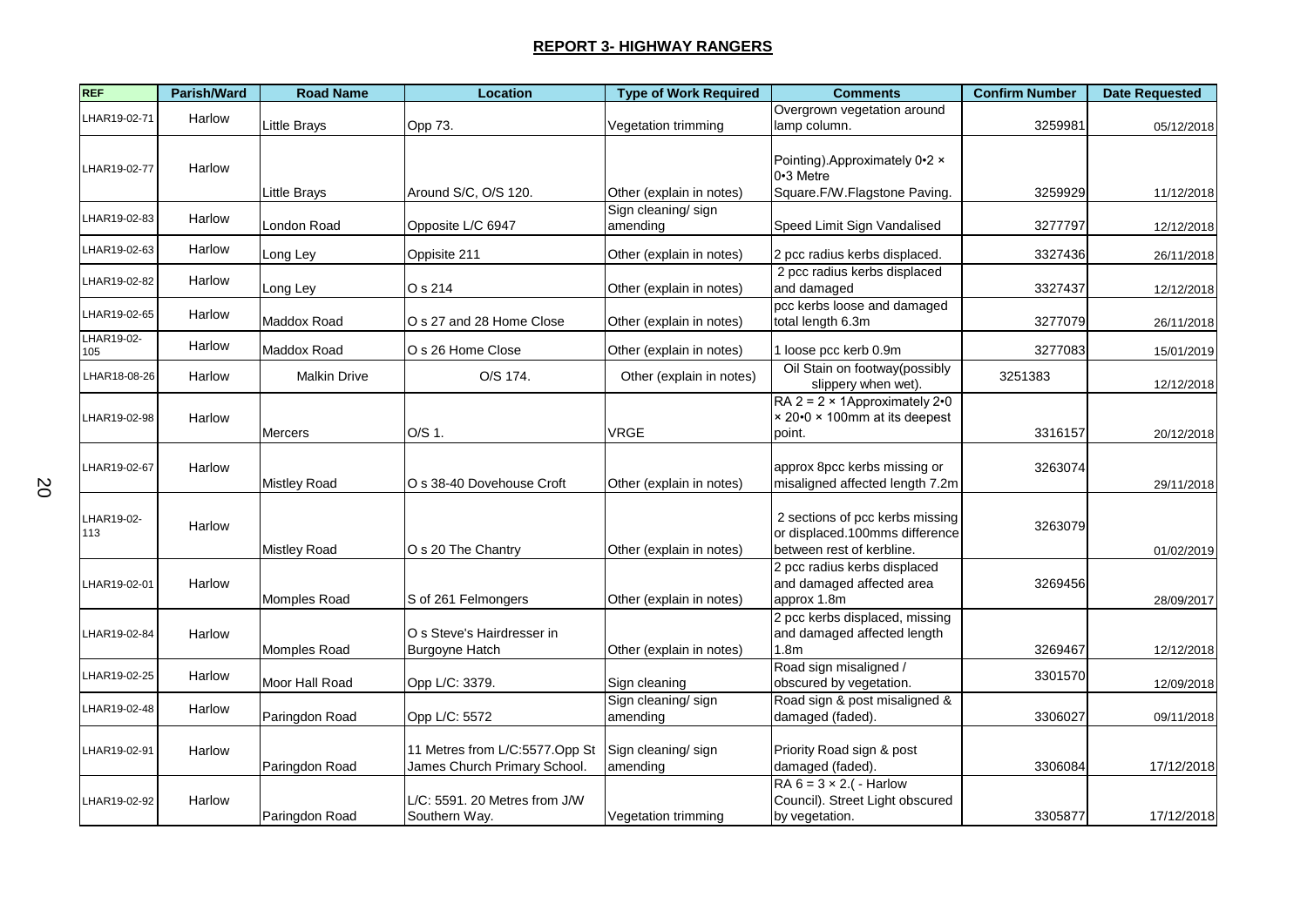| <b>REF</b>        | Parish/Ward | <b>Road Name</b>      | <b>Location</b>                                               | <b>Type of Work Required</b>   | <b>Comments</b>                                                                     | <b>Confirm Number</b> | <b>Date Requested</b> |
|-------------------|-------------|-----------------------|---------------------------------------------------------------|--------------------------------|-------------------------------------------------------------------------------------|-----------------------|-----------------------|
| LHAR19-02-93      | Harlow      | Paringdon Road        | S/O 53 Woodhill.                                              | Sign cleaning/sign<br>amending | 2 x Road signs (faded).                                                             | 3306826               | 18/12/2018            |
| HAR19-02-95       | Harlow      | Paringdon Road        | O/S St James School.                                          | Other (explain in notes)       | Unknown RoadSign missing<br>from post.                                              | 3307977               | 19/12/2018            |
| LHAR19-02-96      | Harlow      | Paringdon Road        | 5 Metres from L/C: 5571.                                      | Sign cleaning/sign<br>amending | Priority Road signs (faded).                                                        | 3307907               | 19/12/2018            |
| LHAR19-02-28      | Harlow      | Pennymead             | Oppositd 35 on bend                                           | Other (explain in notes)       | 2 pcc radius kerb fallen over 0.9<br>length                                         | 3268575               | 02/10/2018            |
| LHAR19-02-29      | Harlow      | Pennymead             | Between Pennymead Tower and<br>entrance to garage area        | Other (explain in notes)       | pcc kerbs displaced and<br>missing affected area approx<br>2.7                      | 3268583               | 02/10/2018            |
| LHAR19-02-30      | Harlow      | Pennymead             | O s 67                                                        | Other (explain in notes)       | pcc bullnose kerb misaligned<br>and ricking when stood on                           | 3268573               | 02/10/2018            |
| LHAR19-02-31      | Harlow      | Pennymead             | S of 25                                                       | Other (explain in notes)       | pcc kerb broken in half and<br>moving                                               | 3268590               | 02/10/2018            |
| LHAR19-02-66      | Harlow      | Pilkingtons           | Opp no 39.                                                    | Vegetation trimming            | Vegetation obscuring street<br>lamp LC 8975. ?                                      | 3295585               | 29/11/2018            |
| LHAR19-02-46      | Harlow      | <b>Prentice Place</b> | On the corner of Martin's                                     | Other (explain in notes)       | pcc kerb broken and partly<br>misaligned by 80mms into<br>carriageway               | 3282334               | 07/11/2018            |
| LHAR19-02-27      | Harlow      | Purford Green         | Opp 76                                                        | Sign cleaning                  | Humped crossing sign dirty                                                          | 3268183               | 27/09/2018            |
| LHAR19-02-38      | Harlow      | Rundells              | O/S 144 at Base of I/c 3011                                   | Other (explain in notes)       | (Damaged).Approximately 0.3 x<br>0.8 x 30mm in<br>places.F/W.Flagstone Paving.      | 3277515               | 29/10/2018            |
| LHAR19-02-<br>107 | Harlow      | <b>Rye Hill Road</b>  | S/O 1 'Laurels' to F/O 2.                                     | Vegetation trimming            | Overgrown vegetation<br>overhanging the footway, also<br>moss covering the footway. | 3320494               | 18/01/2019            |
| LHAR19-02-09      | Harlow      | Second Avenue         | L/C: 7657                                                     | Sign cleaning                  | $.2 \times$ Road signs dirty.                                                       | 3261532               | 06/09/2018            |
| LHAR19-02-74      | Harlow      | l Second Avenue       | On lamp pist immediately before<br>the Clock Tower Roundabout | Illegal sign removal           | Developers signs fixed to<br>lamppost may need removing.                            | 3301970               | 10/12/2018            |
| LHAR19-02-52      | Harlow      | Southern Way          | Opp L/C: 3801, around S/C.                                    | VRGE                           | Approximately 1.5 x 1.5 x<br>100mm at its deepest point.                            | 3292328               | 23/11/2018            |
| LHAR19-02-53      | Harlow      | Southern Way          | Opp L/C: 3805, by Underpass.                                  | <b>VRGE</b>                    | Approximately $1.0 \times 1.5 \times$<br>100mm at its deepest point.                | 3292312               | 23/11/2018            |
| LHAR19-02-54      | Harlow      | Southern Way          | Opp L/C: 3803.                                                | <b>VRGE</b>                    | Approximately 1.0 x 1.0 x<br>150mm at its deepest point.                            | 3292326               | 23/11/2018            |
| LHAR19-02-55      | Harlow      | Southern Way          | Opp L/C: 3804.                                                | <b>VRGE</b>                    | Approximately $0.6 \times 1.5 \times$<br>100mm at its deepest point.                | 3292319               | 23/11/2018            |
| LHAR19-02-56      | Harlow      | Southern Way          | Between L/C: 3809 & 3810.                                     | <b>VRGE</b>                    | Approximately 1.0 x 1.0 x<br>100mm at its deepest point.                            | 3292295               | 23/11/2018            |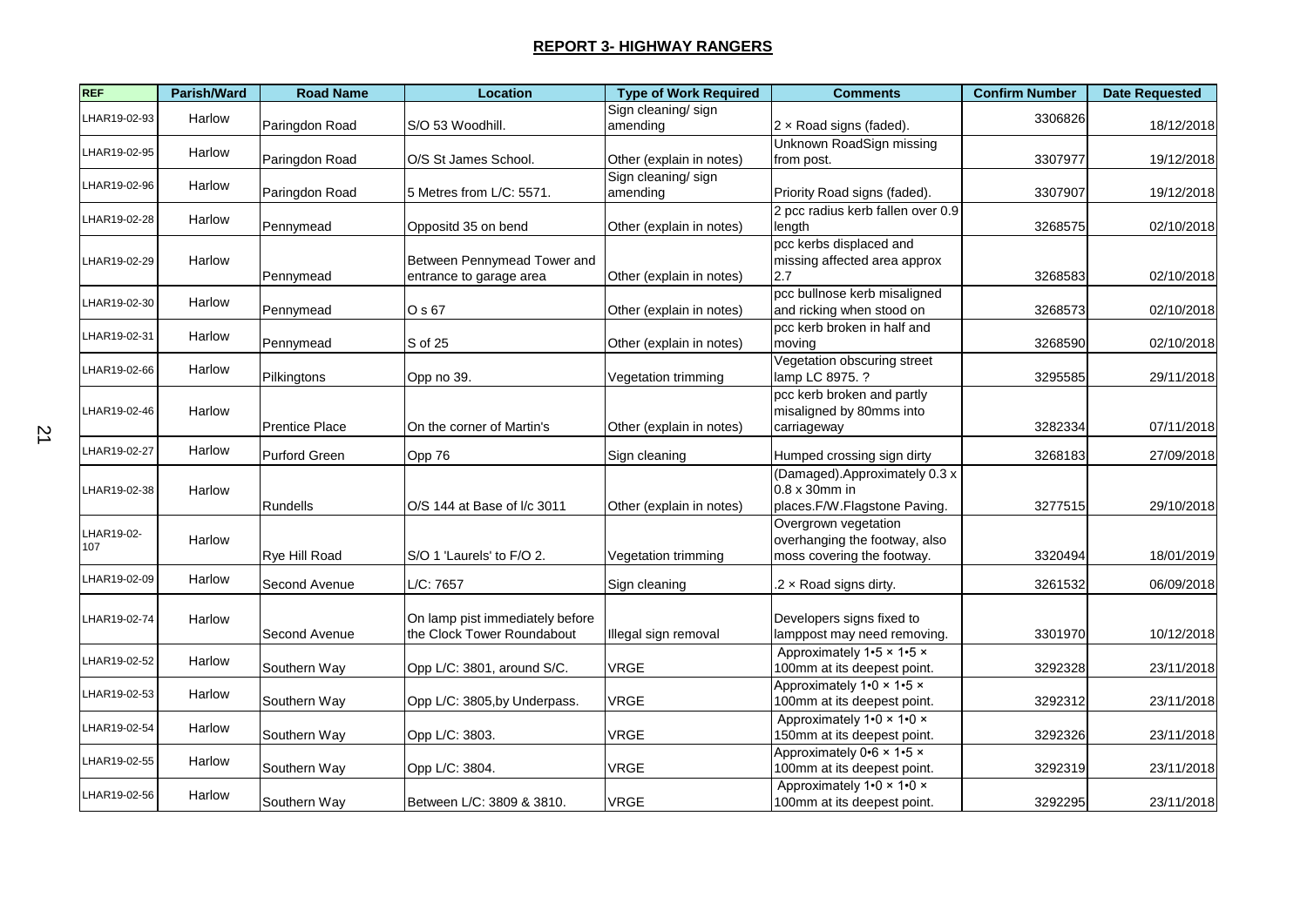| <b>REF</b>          | <b>Parish/Ward</b> | <b>Road Name</b>      | <b>Location</b>                        | <b>Type of Work Required</b> | <b>Comments</b>                                                                                                                                                               | <b>Confirm Number</b> | <b>Date Requested</b> |
|---------------------|--------------------|-----------------------|----------------------------------------|------------------------------|-------------------------------------------------------------------------------------------------------------------------------------------------------------------------------|-----------------------|-----------------------|
| LHAR19-02-<br>119   | Harlow             | Southern Way          | Between L/C: 3810 & 3809.              | <b>VRGE</b>                  | Approximately 1.0 x 1.0 x<br>100mm at its deepest point.                                                                                                                      | 3292294               | 23/11/2018            |
| LHAR19-02-<br>102   | Harlow             | <b>Sycamore Field</b> | B/O Flats 190 - 207.                   | Weeding                      | Moss covering most of the<br>footway.                                                                                                                                         | 3318280               | 15/01/2019            |
| LHAR19-02-<br>103   | Harlow             | Sycamore Field        | F/O L/C: 9403.                         | Weeding                      | Moss covering most of the<br>footway.                                                                                                                                         | 3318478               | 15/01/2019            |
| LHAR19-02-<br>106   | Harlow             | Sycamore Field        | R/O 151 - 153.                         | Weeding                      | Moss covering most of the<br>footway.                                                                                                                                         | 3319513               | 17/01/2019            |
| LHAR19-02-02        | Harlow             | <b>Tendring Road</b>  | Around L/C: 2114.                      | Vegetation trimming          | Overhanging trees restricting<br>double decker busses.                                                                                                                        | 3209160               | 05/04/2018            |
| LHAR19-02-22        | Harlow             | The Chantry           | Opposite 51, 52 and 53                 | Other (explain in notes)     | approx. 13.5m of pcc concrete<br>kerbs missing and displaced<br>and adjacent footway eroded in<br>parts height of upstand against<br>eroded footway approx 40mms<br>in parts. | 3263602               | 12/09/2018            |
| LHAR19-02-23        | Harlow             | The Chantry           | O s 52 and 53                          | Other (explain in notes)     | 6m pcc kerbs m8ssing or<br>misaligned                                                                                                                                         | 3263603               | 12/09/2018            |
| LHAR19-02-68        | Harlow             | The Gardiners         | S/O 60.                                | Vegetation trimming          | Overgrown vegetation<br>overhanging the footway.                                                                                                                              | 3299492               | 05/12/2018            |
| LHAR19-02-10        | Harlow             | The Gowers            | S of 15                                | Other (explain in notes)     | pcc kerb misaligned by<br>100mms. To be removed or<br>reset.                                                                                                                  | 3262596               | 10/09/2018            |
| LHAR18-08-46 Harlow |                    | The Maples            | O/S 136.                               | Other (explain in notes)     | Approximately 0.1 x 0.1 Metre<br>square pointing. F/W.Concret.                                                                                                                | 3231642               | 11/06/2018            |
| LHAR19-02-03        | Harlow             | The Maples            | O/S 136.                               | Other (explain in notes)     | Approximately 0.1 x 0.1 Metre<br>square pointing. F/W.Concret.                                                                                                                | 3231642               | 11/06/2018            |
| LHAR19-02-45        | Harlow             | The Stow              | R of 104                               | Other (explain in notes)     | approx 7.2m pcc concrete<br>kerbs damaged and displaced                                                                                                                       | 3281336               | 06/11/2018            |
| LHAR19-02-75        | Harlow             | The Sweyns            | F/O L/C: 3383.                         | Other (explain in notes)     | Pointing $0.2 \times 0.2$ Metre<br>Square pointing.                                                                                                                           | 3301867               | 10/12/2018            |
| LHAR19-02-35        | Harlow             | Third Avenue          | Immediately on j with Harberts<br>Road | Other (explain in notes)     | pcc radius kerb leaning into<br>carriageway by approx 45mms                                                                                                                   | 3274627               | 11/10/2018            |
| LHAR19-02-78        | Harlow             | Tillwicks Road        | On L/C: 1162.                          | Sign cleaning                | Road sign misaligned.                                                                                                                                                         | 3303509               | 12/12/2018            |
| LHAR19-02-79        | Harlow             | <b>Tillwicks Road</b> | Opp J/W Tendering Road.                | Sign cleaning                | 2 x Road signs misaligned.                                                                                                                                                    | 3303510               | 12/12/2018            |
| LHAR19-02-80        | Harlow             | Tillwicks Road        | 11 Metres from L/C: 1694.              | <b>VRGE</b>                  | Approximately 1.0 x 1.0 x<br>100mm at its deepest point.                                                                                                                      | 3303437               | 12/12/2018            |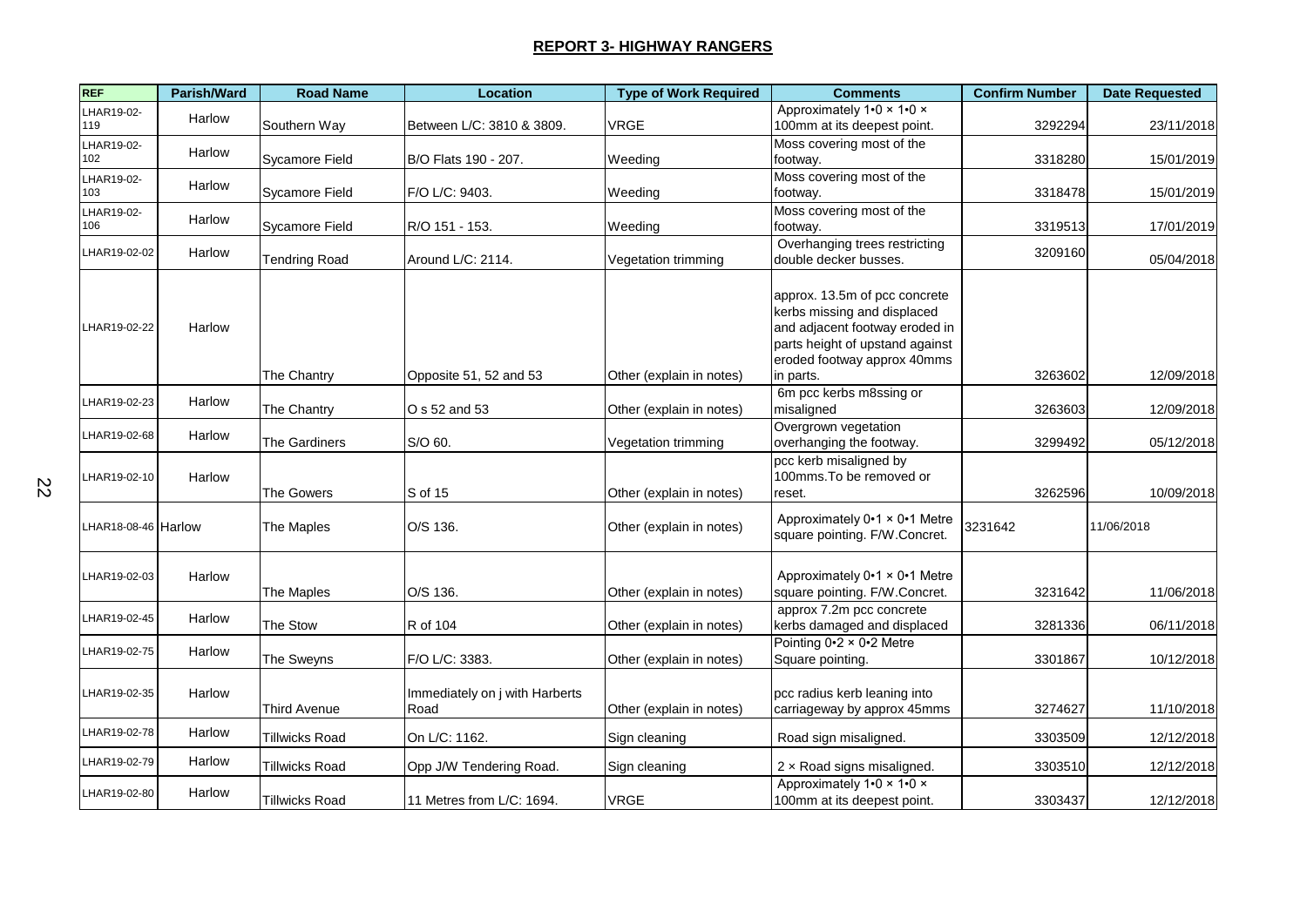| <b>REF</b>        | <b>Parish/Ward</b> | <b>Road Name</b>      | <b>Location</b>                                      | <b>Type of Work Required</b> | <b>Comments</b>                                                                                             | <b>Confirm Number</b> | <b>Date Requested</b> |
|-------------------|--------------------|-----------------------|------------------------------------------------------|------------------------------|-------------------------------------------------------------------------------------------------------------|-----------------------|-----------------------|
| LHAR19-02-81      | Harlow             | <b>Tillwicks Road</b> | S/O Bus Stop / Opp Road Sign<br>'839'.               | <b>VRGE</b>                  | Approximately 1.0 x 1.0 x<br>100mm at its deepest point.                                                    | 3303514               | 12/12/2018            |
| LHAR19-02-<br>117 | Harlow             | <b>Upper Park</b>     | Just before garage access point                      | Other (explain in notes)     | pcc radius kerbbroken and<br>laying on footway.                                                             | 3310876               | 03/01/2019            |
| LHAR19-02-<br>118 | Harlow             | <b>Velizy Avenue</b>  | S of I c 10129 on central<br>reservation             | Other (explain in notes)     | 2 pcc kerbs displaced                                                                                       | 3283218               | 08/11/2018            |
| LHAR19-02-49      | Harlow             | Vicarage Wood         | O s 72                                               | Other (explain in notes)     | pcc kerb misaligned and<br>adjacent footway damaged<br>affected area approx 1m x 0.9 x<br>90mms in one part | 3290458               | 21/11/2018            |
| LHAR19-02-40      | Harlow             | Wych Elm              | IS of entrance to car wash                           | Other (explain in notes)     | pcc kerb missing and adjacent<br>footway eroded affected area<br>approx 0.9 x 40mms on footway              | 3278550               | 02/11/2018            |
| LHAR19-02-41      | Harlow             | Wych Elm              | S of pedestrian entrance to multi<br>storey car park | Other (explain in notes)     | 6 concrete pcc kerb misaligned                                                                              | 3278552               | 02/11/2018            |
| LHAR19-02-42      | Harlow             | Wych Elm              | O s Leonard Brooks Paint<br><b>Specialists</b>       | Other (explain in notes)     | approx 5 pcc kerbs broken and<br>dispkaced laying against wall of<br>premesis                               | 3278537               | 02/11/2018            |
| LHAR19-02-43      | Harlow             | Wych Elm              | O s Unit 5                                           | Other (explain in notes)     | 6 x 5 PCC radius kerb missing<br>and displaced/damaged                                                      | 3278545               | 02/11/2018            |